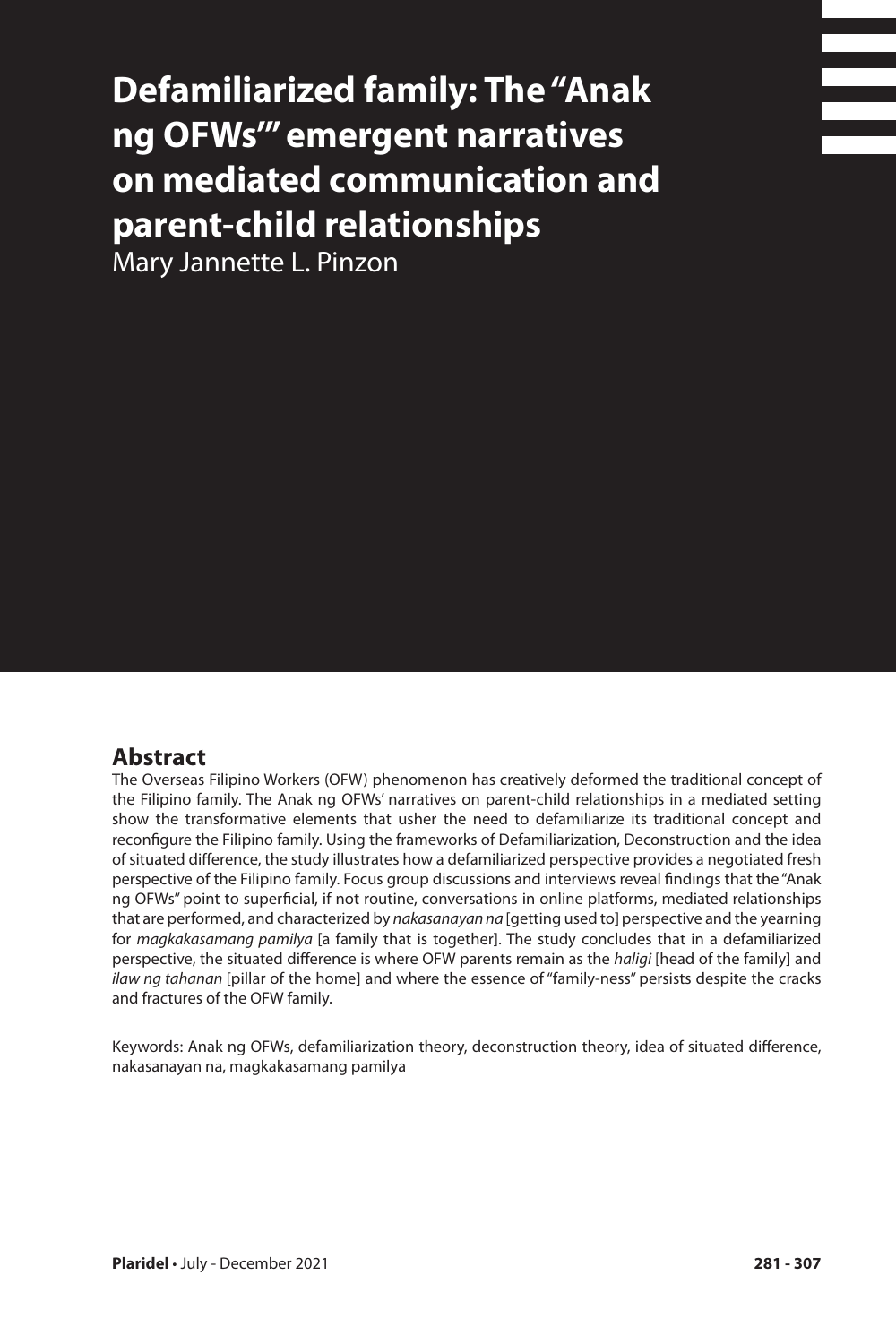# *Plaridel* **Open Access Policy Statement**

As a service to authors, contributors, and the community, *Plaridel: A Philippine Journal of Communication, Media, and Society* provides open access to all its content. To ensure that all articles are accessible to readers and researchers, these are available for viewing and download (except Early View) from the *Plaridel* journal website, provided that the journal is properly cited as the original source and that the downloaded content is not modified or used for commercial purposes. *Plaridel*, published by the University of the Philippines College of Mass Communication is licensed under Creative Commons Attribution-NonCommercial-NoDerivatives 4.0 International License (https://creativecommons.org/ licenses/by-nc-nd/4.0/legalcode).

#### **How to cite this article in APA**

Pinzon, M. J. L. (2021). Defamiliarized family: The "Anak ng OFWs'" emergent narratives on mediated communication and parent-child relationships. *Plaridel*, *18*(2), 281-307. https://doi. org/10.52518/2021.18.2-04pnzon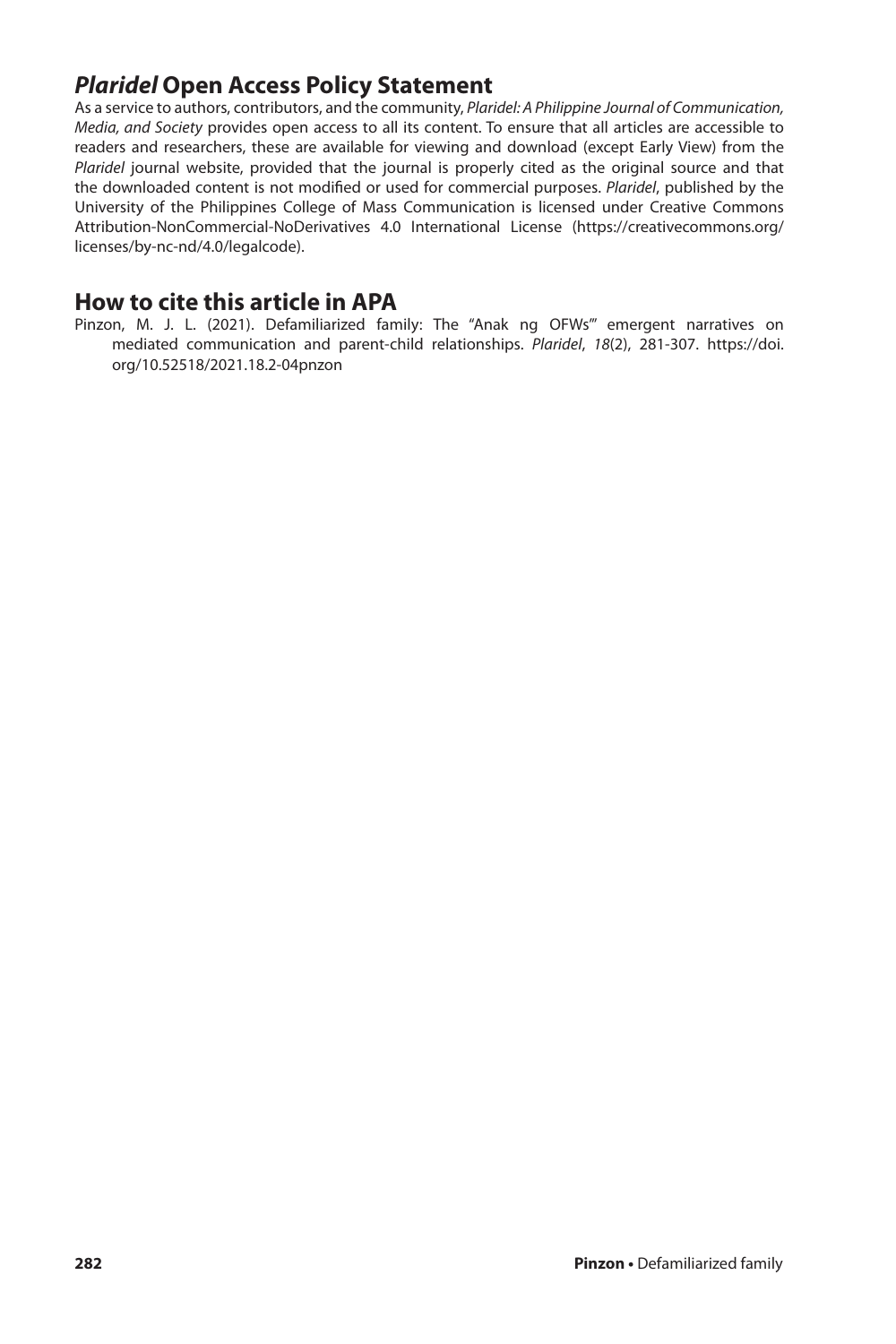## **Introduction**

The framework of the traditional Filipino family, or the way it has always been perceived has changed with the advent of labor migration in the Philippines. The family is the most important and most cherished institution in Philippine society as both F. Landa Jocano (1998) and Belen Medina (2015) affirm, but Maruja Asis (1994) writes that the family as a strong institution that has survived empires and republics now appears somewhat fragile against the tempest of international migration*.* This study interrogates the OFW parent-child mediated relationship, an important and foundational strand in everyday family life and relationship. It listens to the voices of the "Anak ng OFWs" and aims to determine their narratives on their perception of their family relationship and mediated communication transactions with their OFW parents. The study seeks to defamiliarize the issue of OFW parentchild communication in order to revitalize old meanings. In my review of literature I find that studies focus on the impact of the OFW phenomenon and the Filipino diaspora on the OFWs and their families. This author has not come across any study on defamiliarizing the traditional family as a new configuration. This study bridges that gap as it seeks to present a negotiated fresh understanding of the Filipino family. It seems that we no longer have familiar parameters. It seems that the Filipino family today is no longer the way we habitually construct it. Thus, this author interrogates how the OFW phenomenon disrupts our traditional view of the family, and, in so doing, makes strange the world of everyday perception. This author asks, how is connectedness in the Filipino family changing in the advent of the Filipino diaspora? Does the OFW phenomenon dissolve the family relationships and values, and destroy the family?

Ernest Burgess and Harvey Locke (1953, as cited in Segrin & Flora, 2019) define family as a "unit of interacting personalities" (p. 22). Frederick Wamboldt and David Reiss (1989) support this transactional communication perspective as they view the family as a group of people who interact with a sense of home and group identity, with loyalty and emotional ties, and a shared experience of history and future. The parent-child relationship is the most primary intergenerational relationship in the family, and to some, the very relationship that defines a family (Segrin & Flora, 2019). The Anak ng OFW define the family as "composed of individuals whom they love, for whom they care, whom they trust, and with whom they feel comfortable and secure" (Parrenas, 2006, p. 53). They are situated in this perceived overall family context where all past, present, and future communication transactions between them and their OFW parent/s affect their relationship and shape how they view themselves.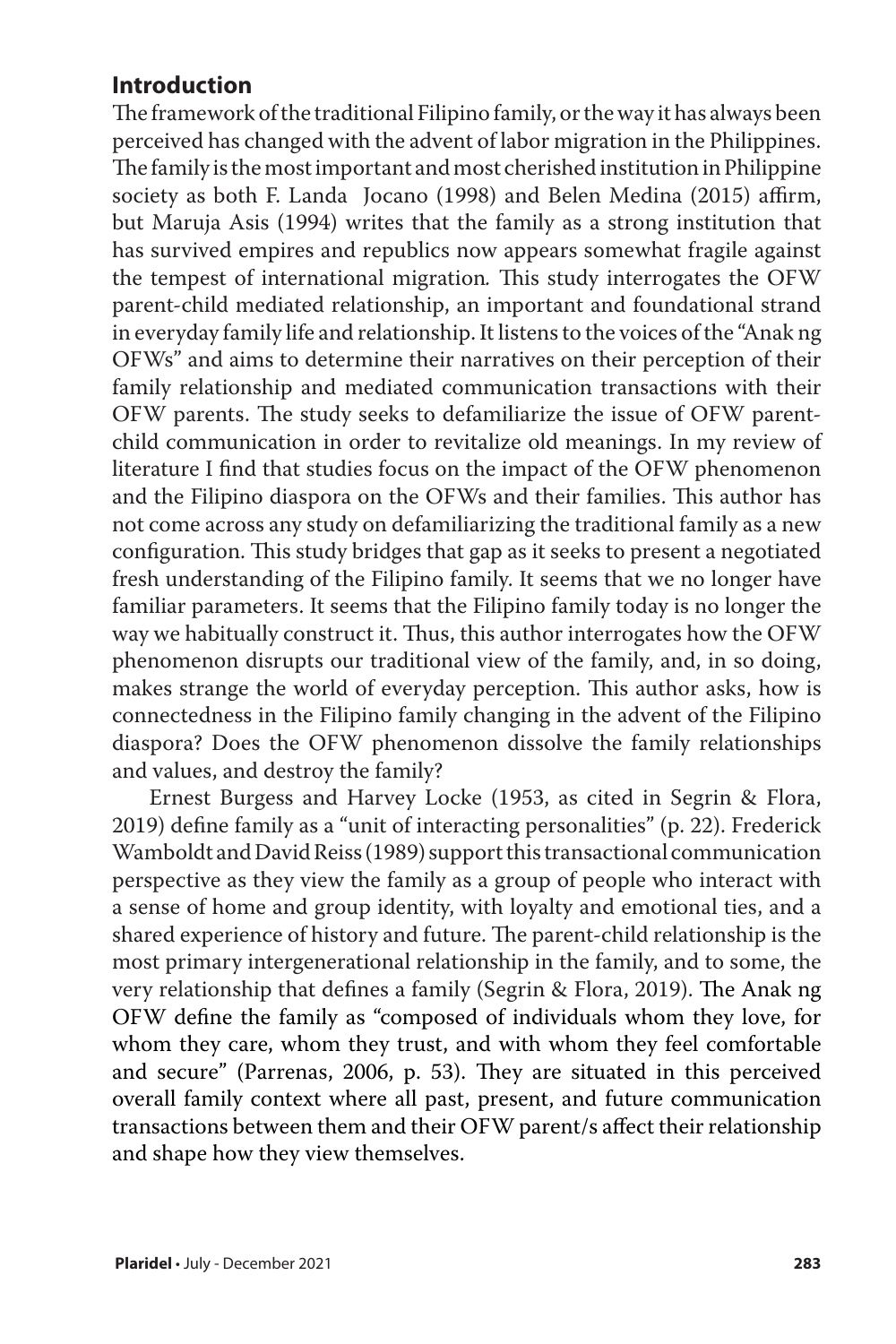Victor Shklovsky, (1965, as cited in Resseguie,1991) a Russian Formalist, coined the term defamiliarization, or *ostranenie*, which literally means "making strange*."* The theory tells that ordinarily, people's perception of the world is habitual, economical, and automatic (Resseguie, 1991; Mambrol, 2016). The meanings that hold become too familiar, so that they become desensitized: "Habitualization creates a desensitizing pall over the world, depriving us of actual experience. Habitualization devours works, clothes, furniture, one's wife, and the fear of war" (Resseguie, 1991, p. 137).

There is a need to revitalize old meanings into something new. Defamiliarize old, habitual meanings so that the "familiar that blurs everyday perception" is stripped away, and the actors are awakened from the "lethargy of the habitual" (Resseguie, 1991, p. 137).

Shklovsky's (1965, as cited in Ressiguie, 1991) concept of defamiliarization is useful in studying the Filipino family because it helps define its *familyness,* or the qualities that make it family. As in literary analyses, the object of critical investigation is not literature itself, but the literariness of an artistic work, that is the qualities that make them literary. Shklovsky emphasized that art imparts "the sensation of things as they are perceived and not as they are known. It is a way of experiencing the artfulness of an object; the object is not important" (Ressiguie, 1991, p. 137). In this study, this author interrogates the Filipino family as a cultural text, situated in an entirely new ethnoscape, where one is able to see its family-ness, or the qualities that define it as family.

Defamiliarization is an essential link between the reader and the literary text. As a reader of the Filipino family, one brings their own knowledge of familiar conventions. They possess what Iser Wolfgang (1978, as cited in Resseguie, 1991) calls a reader's repertoire that may be literary, social, cultural, religious, or political, etc.. The Filipino family, considered as the cultural text, places familiar elements into new configurations for the reader to assemble. The OFW phenomenon ushers in these new configurations, marks out new and unfamiliar territory that the reader makes concrete the potentiality of the text, that is, the Filipino family. In the process of actualization, the reader's repertoire is made to seem strange. When one interrogates the present realities, seemingly different from the origins of an OFW family, they defamiliarize the familiar.

Resseguie (1991) defines defamiliarization as "the creative distorting of a familiar object or a routine convention to make it appear strange and unfamiliar" (p. 137). One's normal, everyday perception of the traditional Filipino family, since it is habitual and automatic, recognizes it as a mere silhouette and they fail to see it as it truly is, making stale their awareness of the world.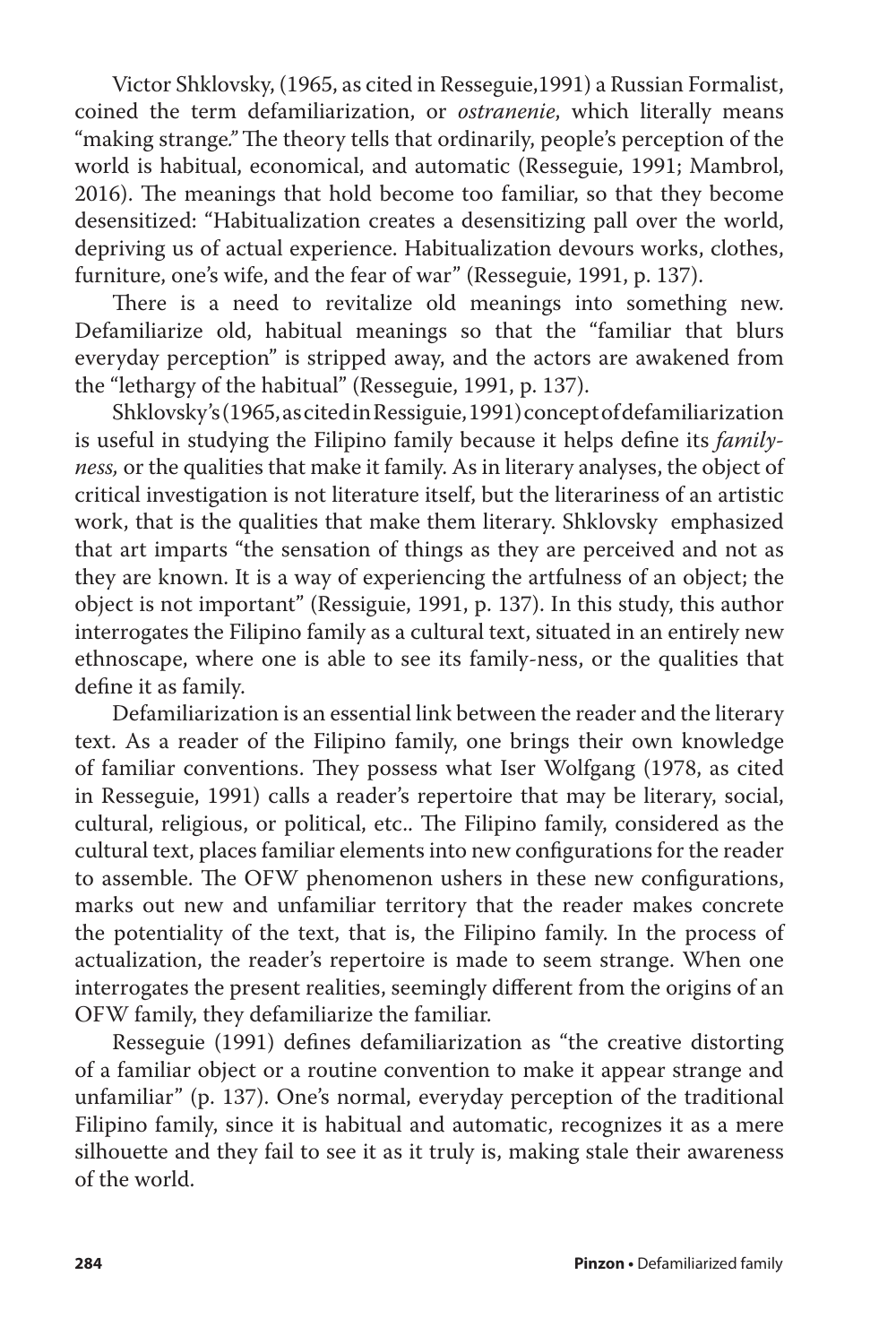In the study of the Filipino family as a cultural text, this author finds useful and supportive the aspect of Jacques Derrida's (1976) Deconstruction Theory that emphasizes the incompleteness of the texts. Derrida shows that any text can be read as saying something quite different from what it appears to be saying, and that it may be read as saying several alternative meanings. He argues that there are many possible interpretations of any given text.

The family as a cultural text can be read or interpreted with as many potential reading as there are readers for it. As a cultural text, one recognizes the family as possessing a particular type of behavior seen as a relatively coherent whole, having internal boundaries established by its text-producing actors and situated in a particular context that is the OFW Phenomenon.

As a deconstructionist, Derrida (1976) believes that there are absences within any text. The point of deconstruction is to show where something is omitted, the cracks and fractures, not because of the blindness of the author or that the critic is smarter or better, but because that is the way things are.

All texts are context sensitive, meaning every text is influenced by the context within which it appears. Therefore, some contextual information must be provided in discussing the text (Leeds-Hurwitz, 2002). The OFW family situates itself in the context of the OFW phenomenon representing an ethnoscape, the landscapes of moving persons, of shifting histories and spatial fields (Appadurai, 1997). The OFW phenomenon ushers in what Arjun Appadurai (1997) calls an idea of situated difference in relation to something local, embodied, and significant. This author would translate Appadurai's idea of situated difference to what Derrida (1976) calls meaning shifts, a result of fundamental difference that undermines every necessary binary structure of conceptual thought, and in this study, this author refers to the traditional Filipino family and the OFW family. This difference is the same difference that is seen when the Filipino family is interrogated in light of present realities, that is, as I mentioned earlier, when one defamiliarizes the familiar. It is this difference that brings the meaning shifts and which continually show differentially what was said and how it is said about the Filipino family and reattaches in new combinations or configurations. Filipino family has taken different directions and made new meanings as it faces the changes and challenges of the times. In this study of the Filipino family as a cultural text, Derrida's invite to go deep is applicable and pragmatic, agreeing with him that there will always be something hiding behind an already existing text or the so-called neglected corners of the text (*Internet Encyclopedia of Philosophy*, 2018).

As the study takes up defamiliarization of the Filipino family by investigating how the OFW phenomenon has creatively deformed the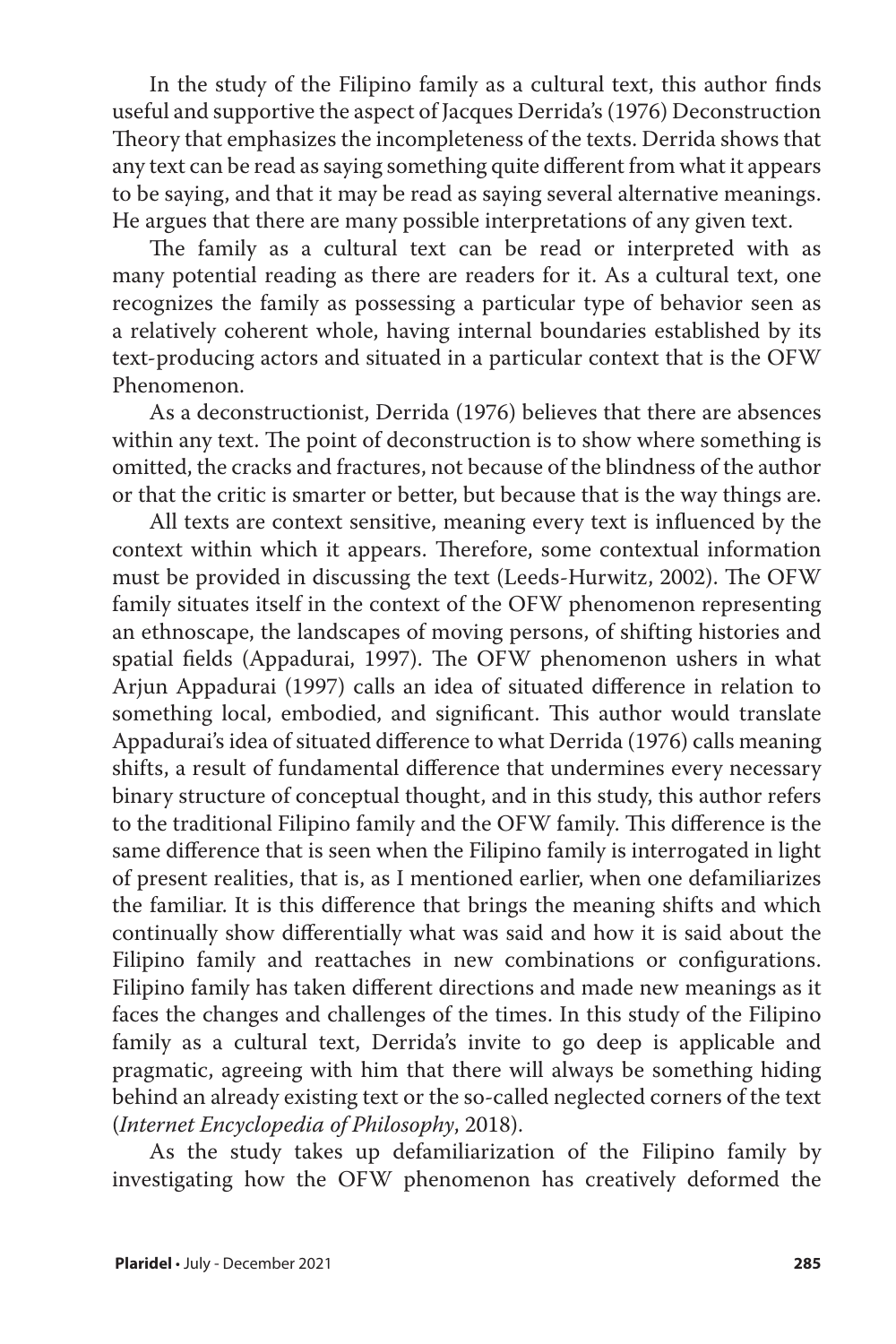familiar context of a traditional Filipino family, this author recognizes the importance of going beyond what is habitual, economical, and automatic, consider the cracks and fractures and keeping an open mind to the many possible interpretations of the neglected corners of the cultural text, that is the Filipino family.

# **Research Problem and Aims**

This study recognizes the need to estrange or defamiliarize to see things anew, to renew our perspective of what and how family is, as in the literariness of a work. This leads to the question: "how does one defamiliarize the traditional concept of the Filipino family, reintroduce the Filipino family in the context of the OFW phenomenon and the Filipino diaspora that reconfigure the Filipino family?" This study focuses on the heart of family life: family communication, specifically, the interactions between OFW Parent and their "Anak" in a mediated setting. This study focuses on following research questions:

- 1. What are the narratives of the Anak ng OFWs on their mediated communication with their OFW parents?
- 2. How do the Anak ng OFWs view their relationships with their OFW parents?
- 3. How do we defamiliarize the issue of OFW parent-child relationship and communication in the mediated setting?

This paper would like to contribute to a new, negotiated understanding of the Filipino family. This paper adds to the discussion on how connectedness in the Filipino family takes on a different perspective, veering away from the traditional view of the Filipino family.

## **Literature Review**

The narrative of the traditional Filipino family begins with familiar institutional labels—the father, as the *haligi ng tahanan* [head of the family]*,* works to provide for the family; the mother, as the *ilaw ng tahanan* [pillar of the home]*,* is expected to look after the home and the children; the children, as *biyaya ng Diyos* [gifts from God] are expected to be obedient and loyal to their parents. Children bring *kaligayahan* [happiness]*.* Socialization practices in the Filipino family and the care of children are characterized by *pangangalaga* [care]*, pag-aaruga* [nurture]*, pananagutan*[responsibility]*,* and *pagkamatapat* [filial piety] (Jocano, 1998). If Anak ng OFWs are truly what Jocano theorized as the biyaya ng Diyos and sources of kaligayahan, how can their OFW parents make them feel abandoned by leaving them behind to work abroad (Asis & Marave, 2013; Jocano, 1998; Reyes, 2008).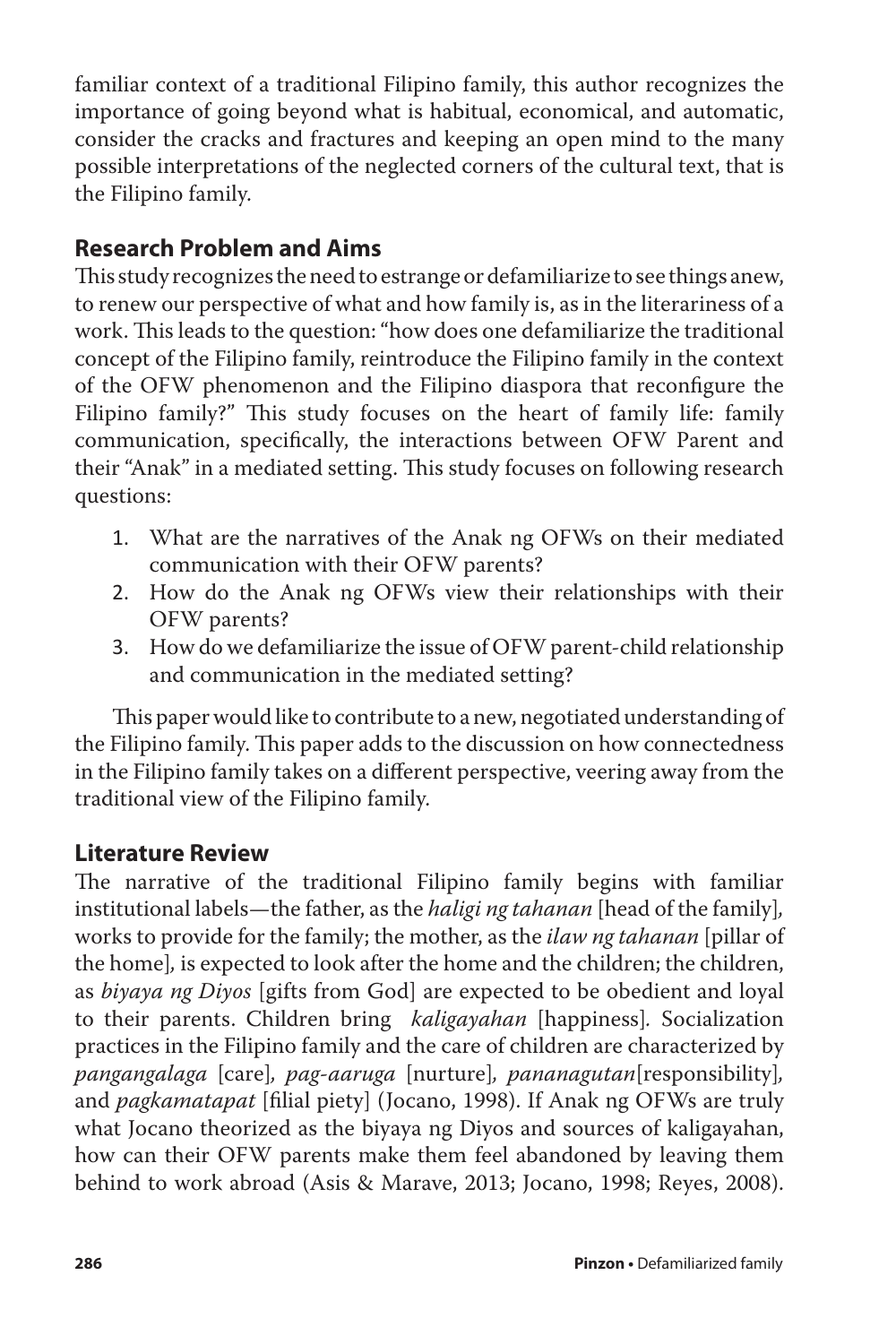Is this not, in fact, care drain, a consequence of the OFW phenomenon on the Filipino family or the after-different-than before engendered by the Filipino diaspora? Johanne Jazmin Tan Jabines (2018), the English Speaking Union champion in 2018, resonated this reality in her winning speech,"It is an ironic fact of a migrant's life that to show someone you love them, you often have to leave" (p 2).

In the context of a changing Philippine society, Belen Medina (2015) asserts that the Filipino family structures and values makes traditional norms increasingly inadequate and sometimes conflicts with new modes of conduct. The rapid social change may bring about rifts between spouses, parents and their children, marital tensions and problematic situations among the children. Medina, however, claims that the family as a social institution is resilient and has the ability to adapt and change in the face of social and cultural changes. Richard Gelles (1995) affirms the family is not dying, but rather is changing, evolving, and adapting.

Migration is rarely an isolated decision pursued by individual actors rather it is a process that involves a range of kin and other agents. As Larsen et al. (2006, as cited in Morley, 2017) puts it, most "people's biographies and travel patterns are relational, connected, and embedded, rather than individualized" (p. 142), more so in the OFW family narrative, where decisions such as going abroad or becoming an OFW, is undeniably, a family decision. Work migration decisions were basically household decisions and that these were justified because the move was deemed beneficial to the family members (Asis & Marave, 2013; Bautista & Tamayo, 2020; Hall et al., 2019).

Education for their children is the most frequently cited reason for OFW parents who decided work abroad. Among the major spending priorities of migrant remittances by families is the children's education. It was even more than what was set apart as capital for business, purchase of a house and lot, and cash savings all combined. The decision to go abroad is legitimized by a need or *pangangailangan* (Asis & Marave, 2013; Hall et al., 2019; Taylor, et al., 2012). OFW adult children accept and understand that their parents work overseas to build their family's future. They respect their parents' decision to work abroad [*paggalang*] for their welfare and future, they have a debt of gratitude [*utang na loob*], and the concern [*pagmamalasakit*]) for their parents' safety overseas.

In recent years, however, studies among middle-class families show that reasons for migration have gone beyond mere survival to the desire for more mobility and adventure. Filipino migrants in Italy, for example, were gainfully employed mainly in the service sector, prior to their departure, and were not "surplus" labor. Some OFWs expressed less "altruistic" reasons such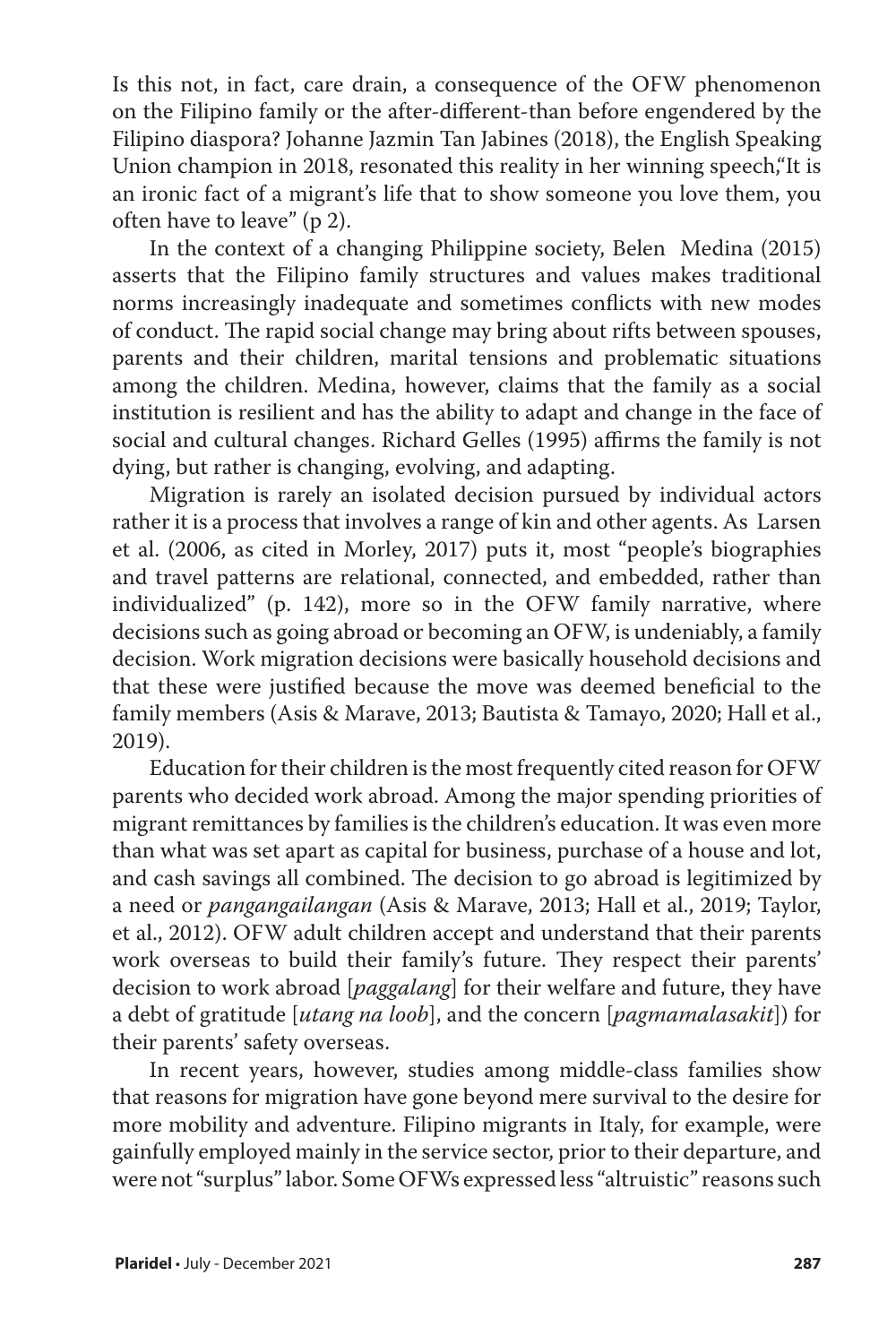as "to see the world" and "emulate friends and relatives abroad who appear glamorously modern and westernized" . Overseas employment for some has been a path toward social mobility and personal growth. Household income has become only secondary motivation (Tacoli, 1996). Employment abroad has been framed as a means to provide self-fulfillment rather than simply jobs or money (Bernardo et al., 2018). There are migrants who expressed general dissatisfaction with life in the Philippines, from feeling that one's career is at a dead end to familial relationship problems (Bernardo et al., 2018; Tacoli, 1996). However, in the overall OFW phenomenon experience, when asked what sustains the OFW parents in the challenging landscape of overseas work, the OFWs in the Middle East represent what OFWs commonly say, "*Iniisip ko lagi para sa pamilya ko ito"* [I always think that this is for my family]: their family and children are buttresses in the OFWs and migrants' life abroad. Perhaps these are the OFWs to whom labor migration was no longer an option but meant, *remittances*, otherwise framed as a necessity.

Research work spearheaded by Scalibrini Migration Center (2004), presented the results of a 2003 nationwide research on young children and families left behind. This study showed that the departure of mother or both parents clearly reconfigured caregiving and provider roles. Family relationships remain relatively close, but in migrant families these are maintained not by presence but by constant communication using what technology provided today cell phones, phone calls, texting, Skype online chatting, and other forms of mediated communication. A United Nations Children's Fund study reports that although the absence of either or both parents can be bridged by mediated communication to make their presence felt by their children, it is not able to replace the emotional bond forged by daily face-to-face interactions. While there is communication between the OFW parents and the children, the study reports that it probably lacks the depth that genuine and effective parenting required. There is evidence that this communication becomes less effective as the younger children are considered. The study highlights that the real challenge is how families and other relevant institutions can guide and support the children as they tread the transition into adolescence (UNICEF, 2008). .

Racidon Bernarte et al. (2015) write about mediated communication tools that are used in OFW family communication: snail mail, voice tape, telephone, and mobile phone while computer-mediated communication tools are the use of internet or computers. Almond Pilar Aguila (2008) writes that the OFW and their family have no alternative preference but to depend on computer-mediated communication tools to have persistent communication and to maintain intimacy with each other. This transactional perspective characterizes feelings of family identity, emotional ties, intimacy,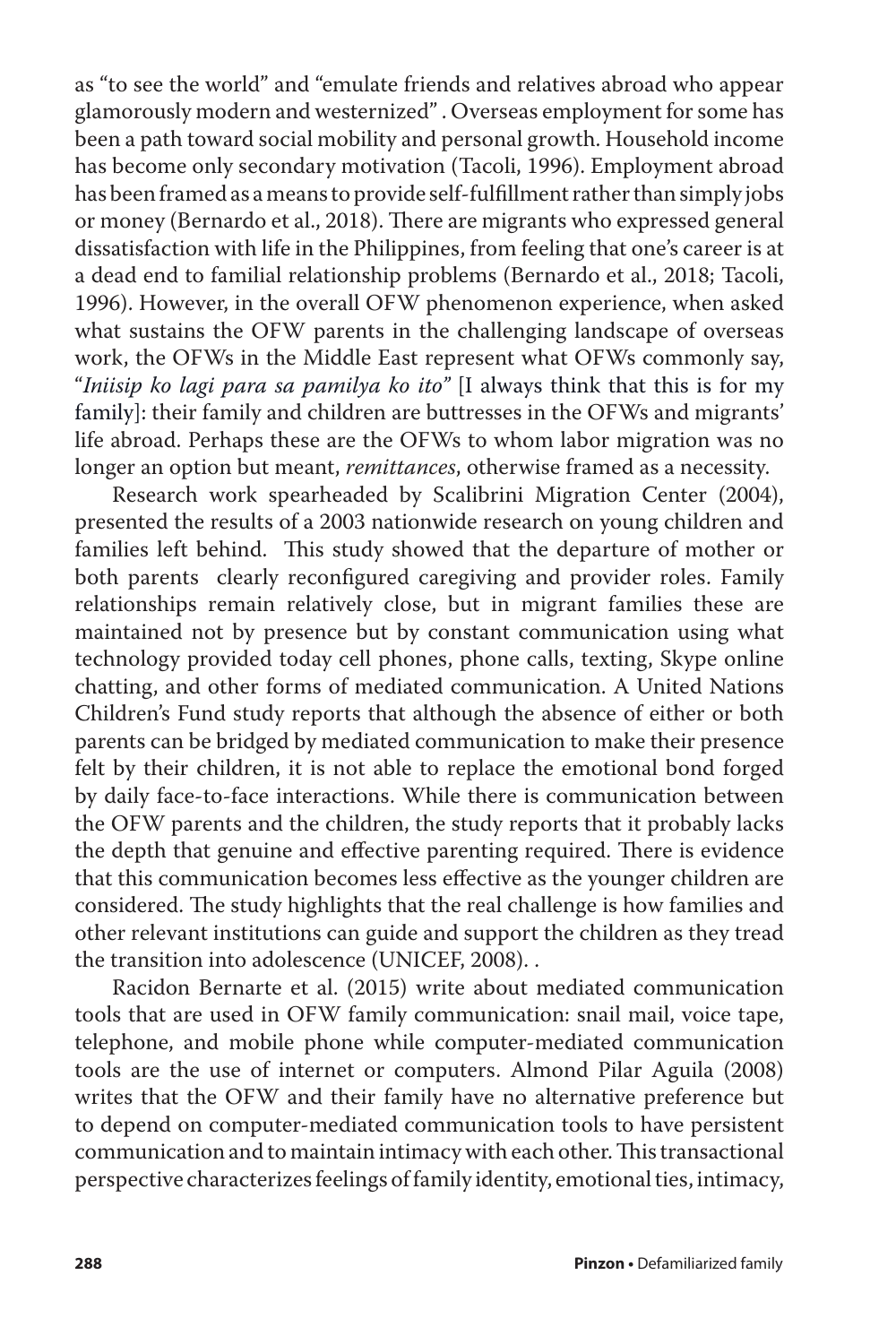interdependence, commitment, and an ongoing history and future (Segrin & Flora, 2019).

## **Methods and Procedures**

This qualitative study takes on a constructivist approach. It utilizes Grounded Theory-inspired principles that included Theoretical Sampling (Corbin & Strauss, 1990), Theoretical Saturation and Coding (Glaser & Strauss, 1967) to inform my work. This author is not after the measurements rather after the personal and social meanings constructed by the Anak ng OFWs based on their experiences and reflections and as seen through the emergent narratives they related.

Anak ng OFWS*,* with ages 18-25 years old, city-based, and undergraduate students participated in this study. The particular age range was chosen because the informants are expected to already possess the ability to express themselves. Besides, the length of years as an OFW family or being an Anak also provided ample life experiences that helped validate their perspectives about themselves and their family life. Pseudonyms were provided to protect the privacy of the informants. Their participation was voluntary. Their informed consent was obtained. Two focus group discussions were conducted with six and seven participants in each, respectively. One-onone interviews were conducted with a separate set of respondents. Both English and Tagalog languages were used to allow the respondents to express themselves freely and comfortably. Open-ended questions and follow-up questions were used to encourage narrativization, to further probe their answers and allow respondents to construct their answers in ways they found meaningful. In-depth interviews using a preliminary pool of five respondents were conducted. Oral first-person accounts of experiences or what Labov and Waletzky (1967) called natural narratives were considered. After the data of the first of interview was analyzed, this author decided to conduct a second set of five interviews to further support the data. This study engaged in Theoretical Sampling a process of continually collecting and analyzing data until the comparative process reaches a point of saturation, the point at which there are no new ideas or insights emerging from the data (Glaser & Strauss, 1967). After the second set of interviews, this author has seen a strong repetition of core narratives or themes that I have observed and were articulated. Both the FGDs and the interviews focused on the respondents' experiences and their growing up years as Anak ng OFWs. I analyzed the data with the following three levels of coding. First is Open Coding where I divided into similar groupings and formed preliminary categories of information about the research questions and theory. Second is the Axial Coding where the categories were identified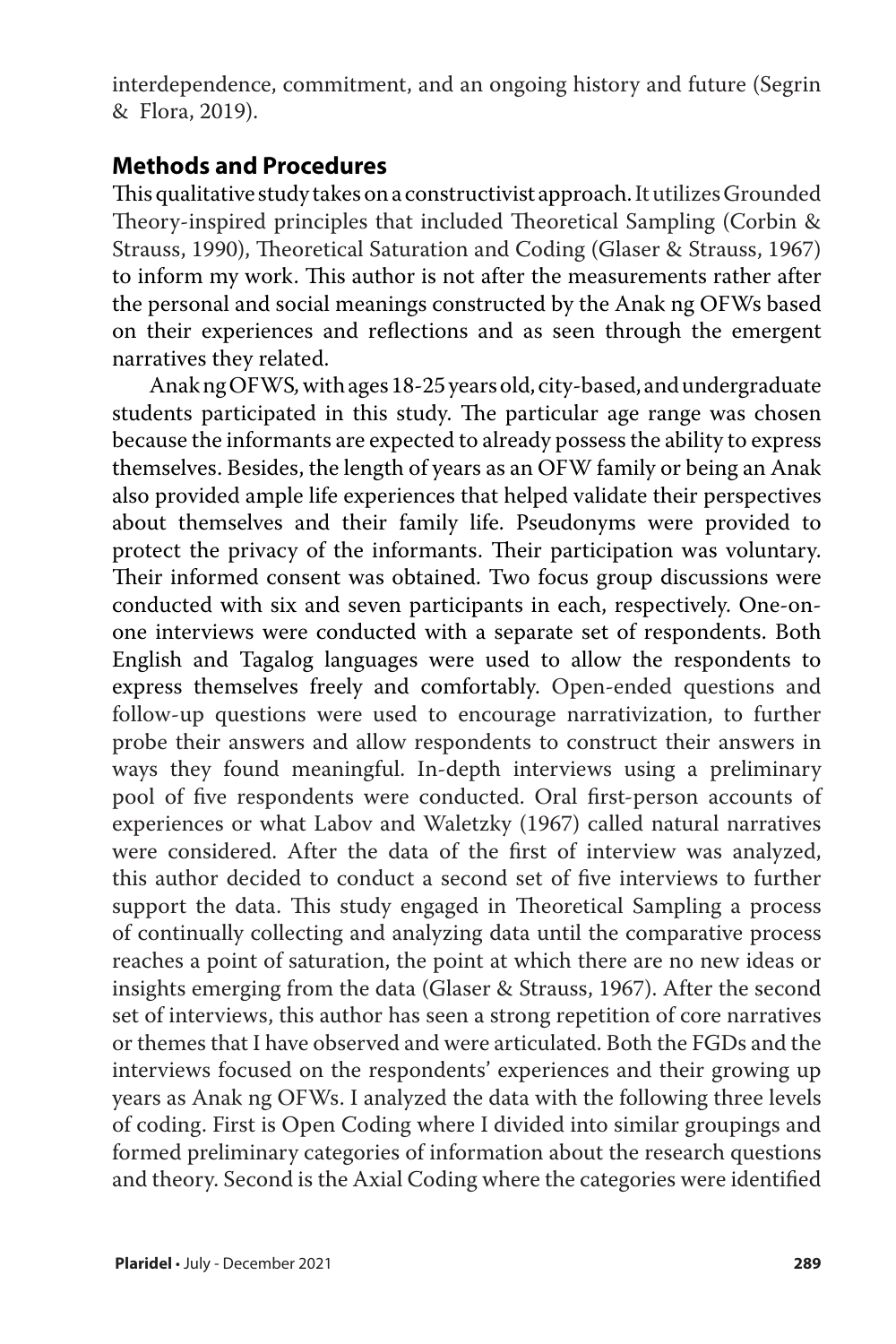into groups by themes or core narratives that should provide ways of seeing and understanding the issues and theory brought about by the study. Third is Selective Coding where I organized and integrated the categories and recurrent themes that articulated a coherent and unified understanding of the issues relevant to the study. I observed that respondents had some conflicting responses concerning parent-child communication and relationship with their OFW parents. The different insights were taken note of, although it is beyond the study to probe further the contexts that informed their differential understanding of their situation as Anak ng OFWs. I also took note of the clustered responses in the FGDs where respondents agreed or disagreed concerning certain issues that molded their life orientations of the Anak ng OFWs. The data collected through these codes assisted in revisiting the framework and in interrogating the OFW family on the basis of the interaction between the concepts from the framework and the codes.

## **Results and Discussion**

#### **Anak ng OFWs on Mediated Communication with their OFW Parents**

The OFWs no longer live just in one place, but simultaneously inhabit a range of virtual elsewheres (Meyrowitz, 1986). There is a newly configured communicational space given the variety of virtual elsewheres where OFW parents now make themselves present at home while being in a realm of what David Morley (2017) termed "technological uncanny". Rowan Wilken (2011) rightly describes it as seeing the overlapping or intertwining of the virtual and the actual as the OFW parent and the safely-at-home Anak ng OFWs engage simultaneously in different communicative modalities to keep connected. The OFW families found various ways to socialize at a distance as either a regular or intermittent practice.

#### *Mothers as Bridges*

The Anak ng OFWs in the Focus Group Discussions shared similar stories of using social media to stay in touch with their OFW parents and vice-versa. They used Friendster, WeChat, Facebook/Messenger and Skype. Their mothers, whether OFW or stay at home Moms were the ones who would usually send messages. They also did it more often, as compared to their OFW fathers. Mothers took the initiative to communicate and served as the bridges of messages in the family. Emily recalled, how as a child, she would wake up so early to chat with her dad online, but that her mother would chat with her OFW Dad first, only afterwards the children took turns to send their messages to him. Ben always received messages through his mother because his OFW dad never talked to him directly. Dad called every Friday but during his growing up years, Mom was the bridge between them.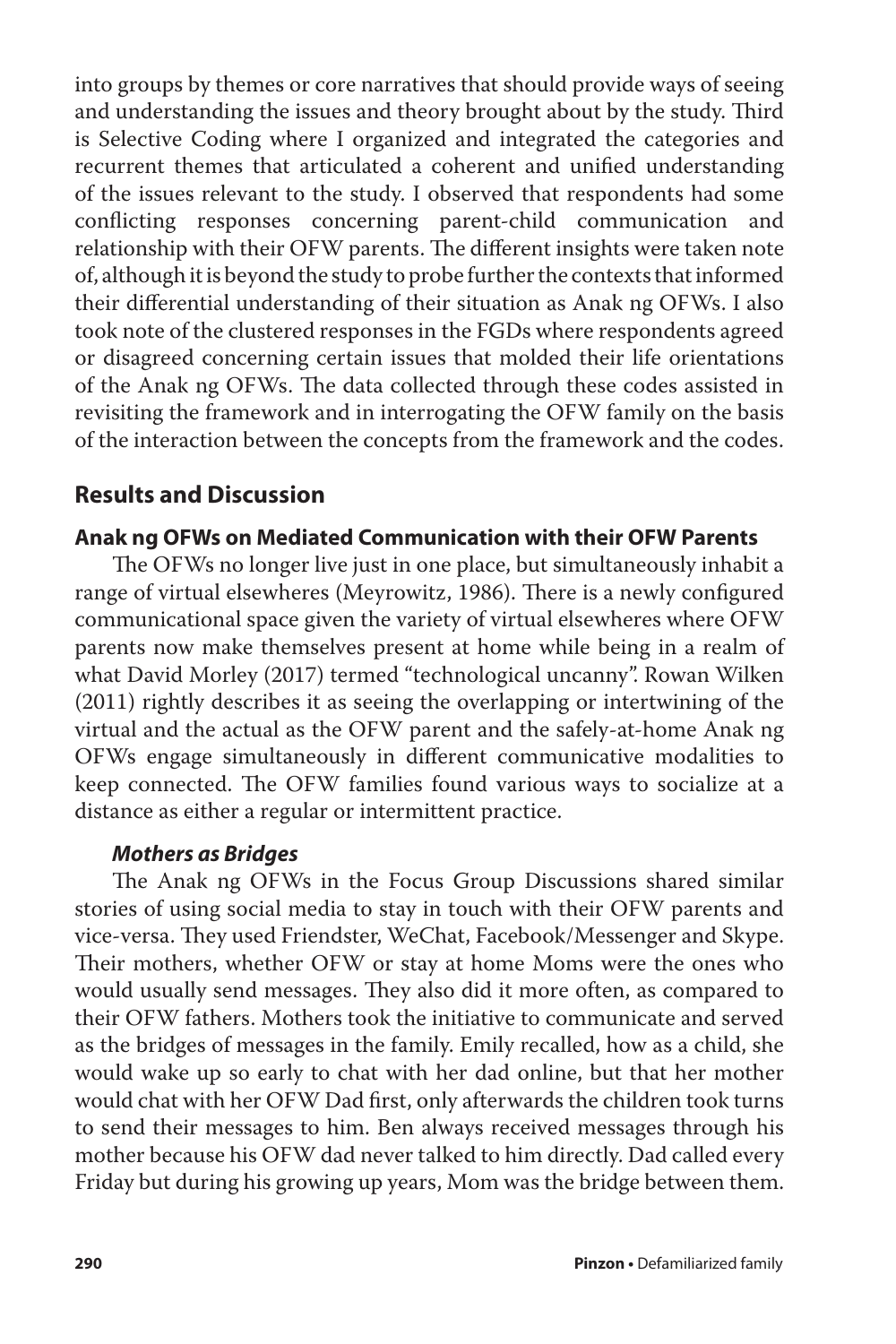Robert's image of his dad was the man beside his mom on a wedding picture or the wedding video. It did not help that when his father called home, he would talk only to his mom*.* Robert described his relationship with his dad as *not normal* because they have been used to not communicating: "…wala talaga kaming communication ng Dad ko…nakasanayan na na hindi kami nag-uusap" [my dad and I do not communicate at all….we have been used to that]*.*

#### **Superficial Online Conversations**

The narratives of the Anak ng OFWs described their online conversations with their OFW parents as generally superficial. *Pangungumusta* or asking about how they are doing in their studies, the weather, high grades, travels, and what would make their parents proud. Before Facebook Messenger was available, Julia's father made regular long distance calls. He made sure that his family was home when he called and talked to everyone. Phone conversations ended with loving words such as "bye Daddy, love you, ingat, take care" but it was simply *kumustahan*. The exchanges mostly revolved around school and everyday tasks at home. Julia did inform her dad about her sad moments but through messages on Facebook, not directly. Marian and her dad would use the webcam to talk to each other but as the years went on, they would just chat online once in a while, mostly to exchange pleasantries or *mangungumusta lang*. Mae's OFW dad initiated video chats or Facetime about 3 times a week but conversed mostly with her mother. Mae felt disconnected with dad because besides the short mediated exchanges and only about school, he did not seem to listen sincerely, mindlessly changed the topic and interrupted Mae from sharing her own stories.

#### **Shallow Relationships and Mediated Performance**

As a result of superficial mediated conversations with their OFW parents, the Anak ng OFWs felt that their relationship with their parents was shallow. Janna was connected with her mom through WeChat but felt awkward and was hesitant to disclose her personal issues. She found it difficult to discuss intimate and sensitive problems with her mom. If Janna would rather sweep her problems under the rug, Jenny would rather be self-reliant or cry alone than disclose to OFW parents. Rico would rather confide with his siblings and friends about emotional problems. There was no sharing of personal matters between Marge and her dad despite his expressions of love and concern for her. As for Erin, the superficial relationship created the need of her dad's comfort and assurance during the difficult times.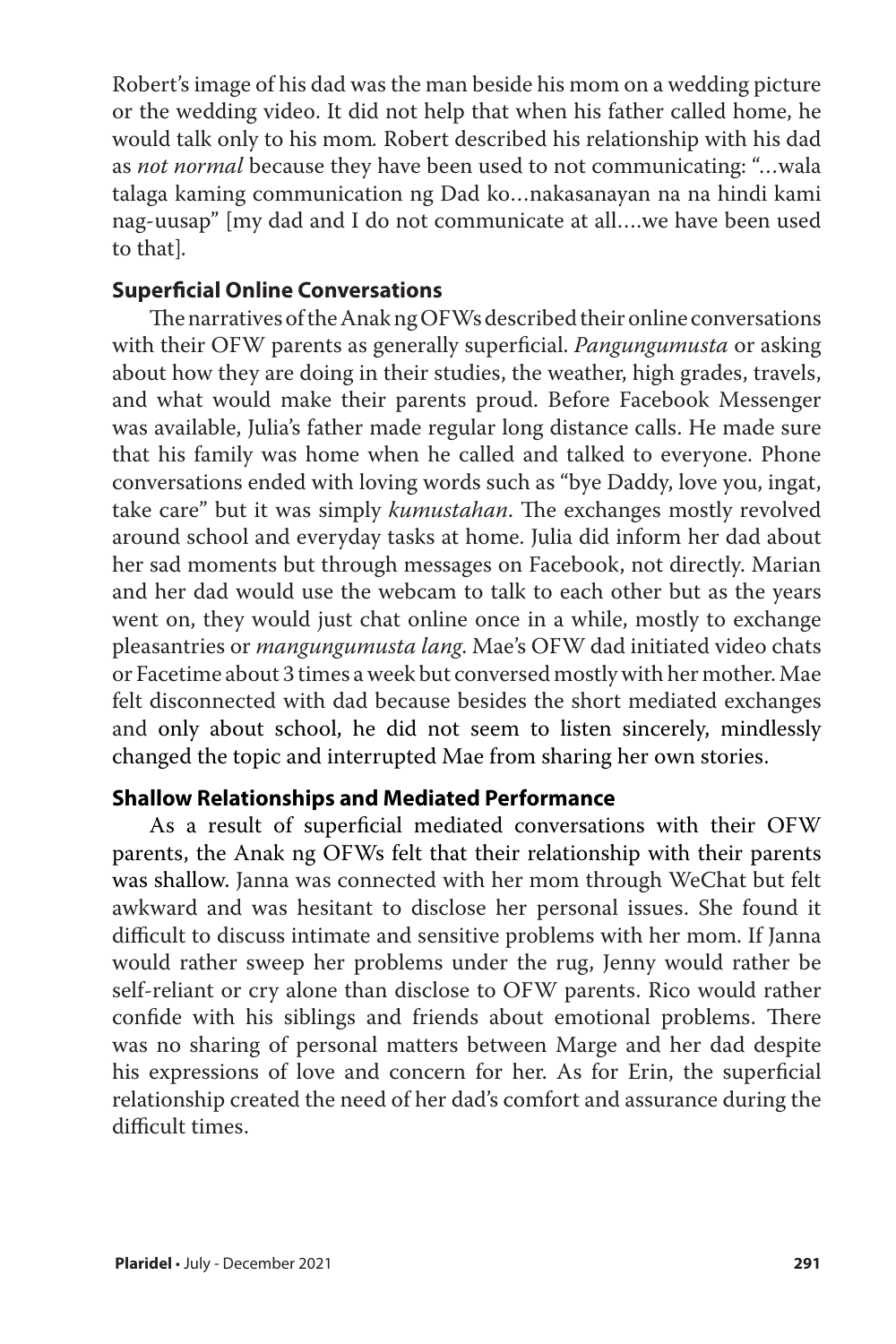One thing seemed to lead to another. This shallow relationship described by the Anak ng OFWs with their parent/s made them communicate messages that did not necessarily present the realities back home.

The Anak ng OFWs reported the need to perform to please their OFW fathers. *Performance* meant sending online messages and choosing what to disclose or not to the OFW parent. Gabbi revealed only what would please her father who was based in Saudi Arabia. She was always ready with her funny and happy stories, such as her academic accomplishments, whenever he called home but never related problems to him. Matt recalled being required by his mother to send to dad a text message once a day. This expected daily ritual became an obligation to perform and the messages became less personalized.

Their grandmothers or mothers who looked after them instructed them to communicate only favorable news, not to broach any topic that may add worry or stress to their OFW parents: "…happy heart lang dapat… pasayahin sila kasi ang layo nila…put that mask on…" ["keep happy hearts… make them happy because they are far…put that mask on…]

They would not be vulnerable or cry or share sad details about themselves. The communication between them and their OFW parents was expected to provide a more connected relationship and strengthen the familial bond. But because they could not share intimate and personal issues in this mediated context, they felt distant from their OFW parent/s. They felt the need to work things out and cope with their problems by themselves rather than burden their OFW parent/s.

The Anak ng OFWs eventually found out that their OFW parents, on their end, were not disclosing their problems to them either. They generally talked about their happy experiences on the job, good times and would rather have *tuksuhan* or *lokohan at asaran* [fooling around or joking around]. When their parents had marital problems or when they got sick, informants learned about it through relatives. This made Rico depressed but somehow understood how parents did not want their children to worry. When Rayven's father lost his job in Dubai, the family knew about it only when he had found a new job. They did not know the struggles father experienced during the lull period. Gabbi and her family were not informed about dad's deteriorating health while in Saudi Arabia. They did not expect him to be very ill and to pass on not long after he returned home.

The non-disclosures, almost a given situation, were common stories among Anak ng OFWs*.* Cristina Liamzon (2010) noted that they had learned to hide their real feelings to avoid worrying their parents. The end-result of this type of mediated communication dynamics was not only a sense of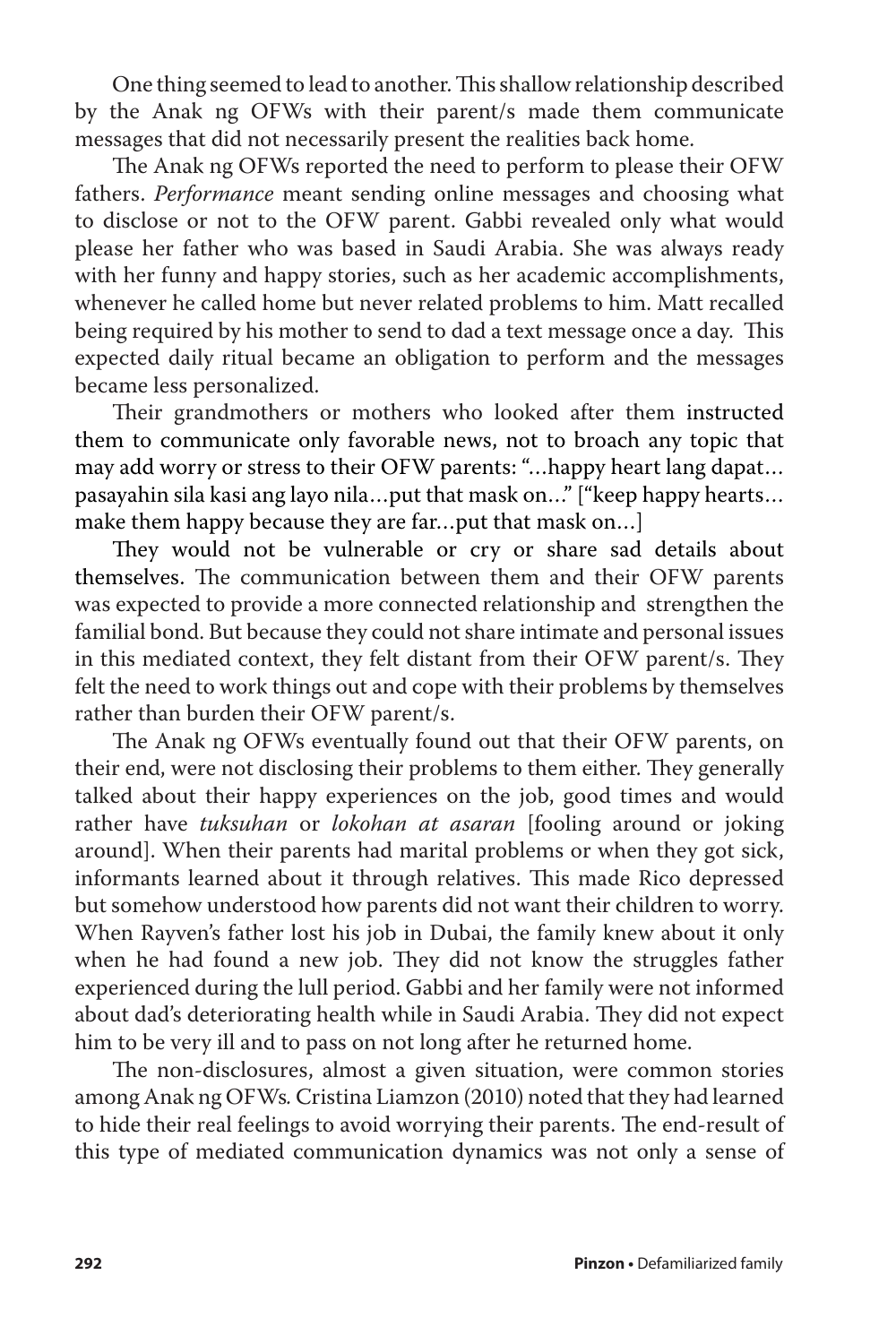disconnect but also an uncomfortable feeling of being kept out-of-the-loop despite being family.

A significant element in the Anak ng OFWs' life orientation was that they were either at a tender age when their OFW fathers left for work abroad or that their fathers were gone before they were born. Julia could not recall knowing her dad in her early years. Marian felt there was a stranger in their house when Dad came home and felt so awkward when he hugged her. Mae was 6 years old when her father, a seafarer, left. She did not feel close to him: "pag nag-uusap po kami parang di po niya ako kilala, hindi ko rin po siya kakilala" [when we talk he does not seem to know me nor do I know him]. Emily asked how she could feel being left-behind when in the first place there was no relationship there. The long years of separation between the OFWs and their "Anak" breed unfamiliarity and lack of meaningful bond in what was called ironically a "distant love affair" (Abenir, 2010; Liamzon, 2010; Tanalega, 2002). When Gabbi was in grade school her father existed only in photographs. He came home every four years: "…tinatanong nung classmate ko nung Grade 3. Umuwi ako, Ma, sino ba talaga ang papa ko? [my classmate in Grade 3 asked about my father. I went home to ask my mom who my dad really was?)]. They were blood relatives and yet, felt like strangers to each other. The Anak ng OFWs longed for relationship with their distant OFW fathers. They preferred them to be immediate and present but recognized that their absence was engendered by a family need. As a result, the Anak ng OFWs brushed aside their longing for in-depth communication and relationship. Instead, they created unique ways to survive and cope. Beth felt left-behind but held on to the promise that her father was coming back to make things right at home.

The common narrative among the respondents showed superficial mediated communication exchanges between them and their OFW parents. These experiences, coupled with physical absence and non-immediacy led to barriers in communication and distant relationship, especially with their OFW fathers.

#### **Anak ng OFWs on Relationships with OFW Parents**

#### *Nakasanayan na*

In the absence of their OFW parent/s, the Anak ng OFWs created spaces for the little family*.* Sylvia Basas Concepcion (1998) called it a virtual or imagined household that had come to exist when the OFWs left and children were either left with extended kin or distributed among relatives. They constructed a unique framework of a family structure suitable to their situation, comforting and practicable for survival and made their lives meaningful. As what Concepcion (1998) and Medina (2015) wrote, they did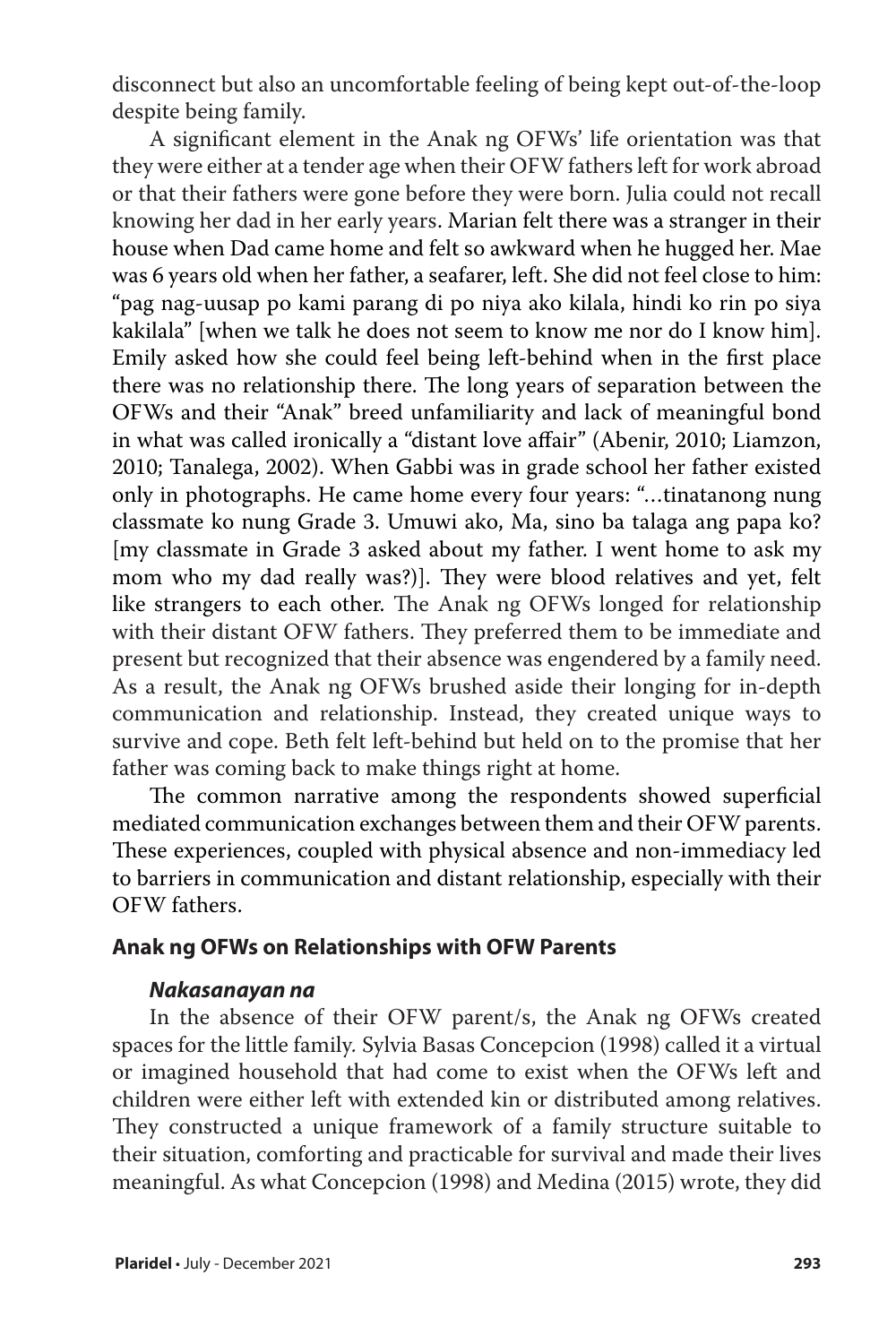not need to be co-residential or live together in one place to make or be a family. They did not always have to share eating arrangements as they used to but they could share chores and tasks, assume new responsibilities such as the *tagasalo* [one who is assigned to take over tasks or voluntarily takes on the responsibility] as *ate* [older sister] and *kuya* [older brother], and to give emotional and moral support to each other. Emily described how her siblings and herself liked to stay at home and always be near their mother, doing things together in the kitchen, simply being together in their living room or bedroom. This arrangement gave them a lot of warmth and comfort in the absence of their OFW father. They let their sibling lives revolve around each other and their mother. Ben recalled how his mother made sure that she stayed home most of the time when his OFW father came home, so they could maximize their family time. To the Anak ng OFWs, their parent's homecoming were *extraordinary* days they called *fiesta* [celebration]*,* characterized by balikbayan boxes (care packages that contain gifts and things for everyday use sent by OFWs to their families back home), family travels and family time. It was celebratory, but when their parents were gone, the anak described it as going back to what was "*ordinary*," or "*back to normal*," the everyday humdrum of life. The Anak found themselves not missing their OFW parents for long, only for two days to two weeks, they described. Then the Anak settled down: "next year ulit" [til next year]*.* This was the kind of life they have been used to. In other words, in their own words: "nakasanayan na" [getting used to]*.*

#### *Magkakasamang Pamilya*

The Anak ng OFWs recognized the *pangangailangan* [necessities] that their parents needed to meet for the family. They appreciated how financial needs were provided with work abroad. But to them for the family to stay together while making ends meet was a strong desire. Marge described how they could afford private schools but regretted that her father who worked in Riyadh was never home: "every birthday, ilang pasko na ba, ilang New Year na, sa graduation ko, hindi siya kasama" [every birthday, how many Christmases, New Year celebration, and on my graduation, he was never with me]. Gabbie had the same sentiment that her father was never home for her birthday or attend her graduation to pin her medals. Ally expressed the longing for the family to be together especially during Christmas time. Marge echoed this desire because she felt detached despite having online conversations with both parents in Qatar. Marge and Mae felt that family connectedness gradually thinned out because parents were away. They expressed their desire for OFW parents to stay home for good. Julia, Matt, and Beth pointed out the small gestures of love when their parents were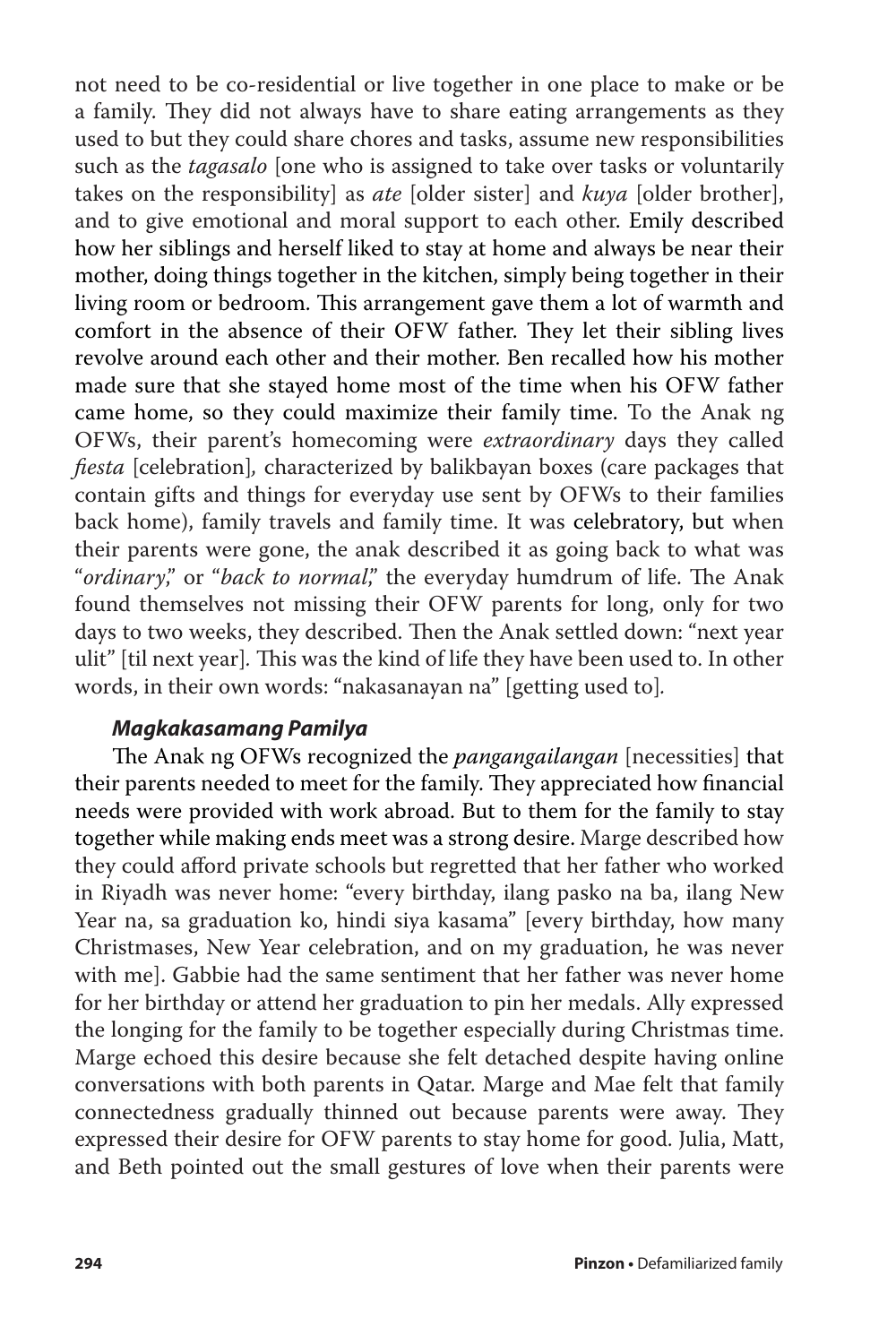present, how they took them to school and picked them up, and for Beth, how they watched her as an athlete.

During their growing up years, the Anak ng OFWs would be envious every Family Day when they see other families complete or families are out together in the church, malls, or restaurants: "…tuwing nagche church po ako may mga pamilya na sama-sama…ako po nasa isang corner lang po nakikinig mag-isa…di rin po ako gumagala kasi naiinggit po ako sa mga tao na kasama nila pamilya nila…" […everytime I go to church and see families together…I sit in one corner listening all by myself…I also do not go around because I feel envious of people who are with their families].

Being apart from their OFW parents made them appreciate much more the joys of magkakasamang pamilya: "…alam mo yung pain na wala sila … alam mo rin ang joy na kasama sila" [you know the pain of not having them around…you also know the joy of being with them].

However, the informants narrativized what Reismann (1993) described as a breach between the ideal and real. With all the expressed desire for their family togetherness, it was ironical that they would even consider following the footsteps of their OFW parents to work abroad. Julius, for example, opined: "Gusto ko po talagang mag abroad like my Dad … tapos narealize ko, paano nga pala ang magiging future na anak ko" [I really like to go abroad like my dad…then I realized how would the future of my child be].

The Anak ng OFWs weighed all the pros and cons, including the economic benefits of having OFW parents. They recognized the exigency that led to the Filipino diaspora but when given the choice they would rather keep their family intact. They considered the impact of this decision on the future of their children, the way it has affected them. Rico stated with all conviction, "You build a family to be together. You don't build a family to be separated. If I we're to raise a family, dapat together*"* [If I were to raise a family, we should be together].

They might have considered to work abroad but to take the family with them was nonnegotiable. The Anak ng OFWs, for better or for worse, might have accepted life as it was for them. But Ben summarized their desire: "hinahanap din ang pagmamahal ng isang **buong** pamilya" [we seek to have the love of a complete family ]

To the Anak ng OFWs, the efforts to stay connected through mediated modes did not substitute such longing in their hearts.

#### *Defamiliarized Filipino family in a mediated setting*

As the OFW parents arrived at a new place, removed from their habitual, natural space in their home country, they carried with them their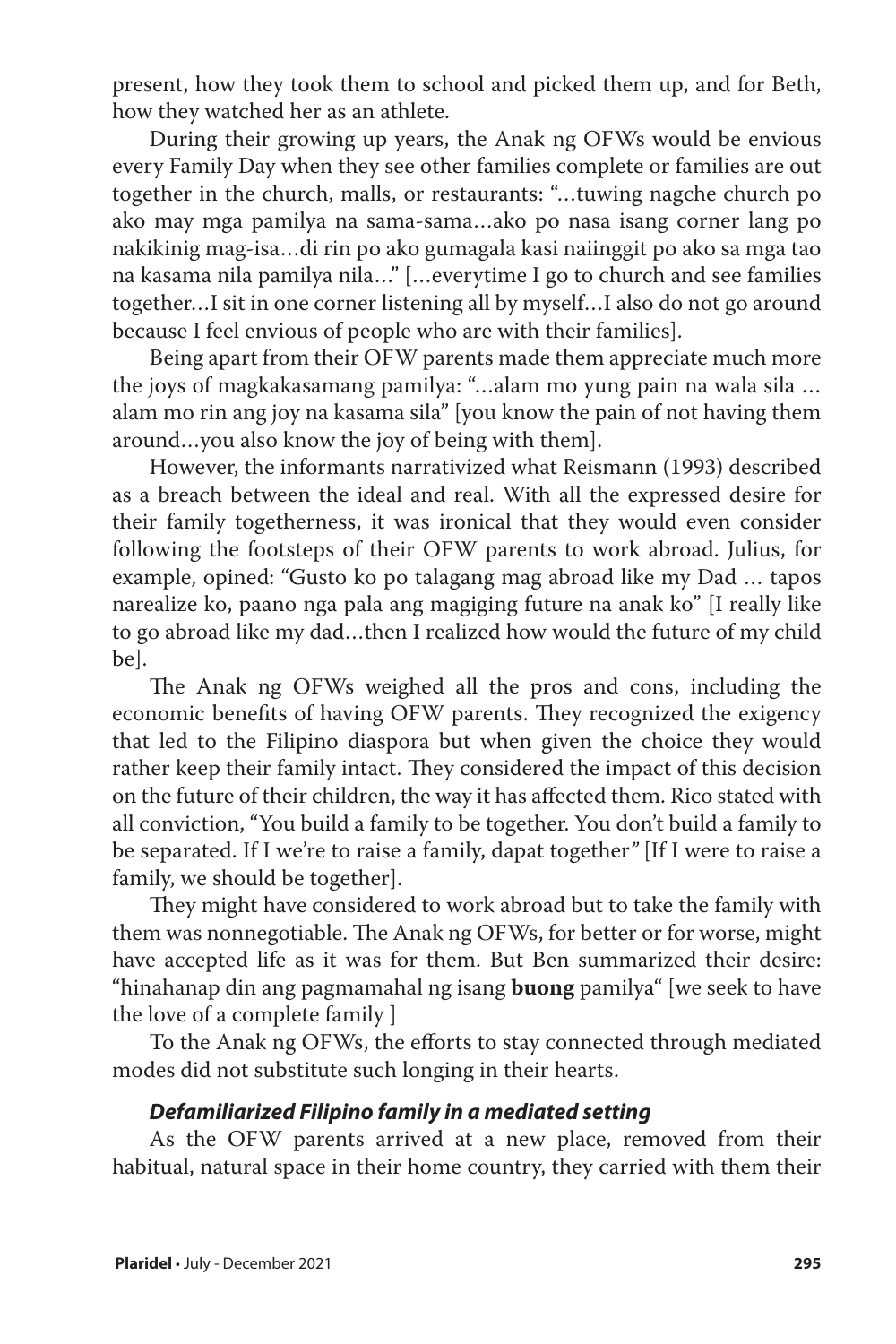culture. In fact, this relocation made them more sensitive to the cultural assumptions that were taken for granted and could be absent in their host country (Moores & Metykova, 2010). Thus, they recreated a sense of the familiar or a sense of home as they tried to fulfil their parental roles while being away. They held onto what they perceived to be traditional beliefs and practices, and yet, enacted them in ways not as they are known, not as they have habitually experienced, that is, defamiliarizing the familiar, creating new configurations in their OFW family and their familial relationships.

Through mediated communication, OFW parents and children have tried to remain connected. However, as Morely (2017) noted, mediated communication may have made absences virtually present across the spatial distance but OFWs could only continue to exist for their Anak in a relatively insubstantial or virtual form and unable to participate in the ongoing daily lives of their families. Jennifer Light (2001) posited that virtual technology is offered as a technological band-aid, a cheaper alternative to improve physical access to particular locations but that virtuality itself confers second-class forms of interaction. Mediated communication has enabled the OFWs to maintain ongoing virtual presences in different locations but that the *Anak ng OFWs* described the inefficiency of virtual interaction in parent-child communication: superficial, if not routine. While the UNICEF report in 2008 suggested the lack of depth, the Anak ng OFWs pointed out the lack of intimacy and closeness. Communication, indeed, cannot be reduced to instrumental functionality (Morley, 2017). Virtual forms cannot substitute the get- together, the seemingly irrelevant small talk, the informal banter, the intermittent face-to-face interactions.

Furthermore, Morley wrote that when copresent conversation is transmuted into a mediated form of communication, a thinning of the communication medium strips away more and more context allowing more potential misunderstanding. The more closely a medium can replicate faceto-face interaction the nearer it achieves thickness of the communication content available to the participants of the communication situation. The Anak ng OFWs indicated that they and their OFW parents used Skype, WeChat and Messenger. Albeit these modalities are closer to face-toface interaction, they are still limited. They impose unnatural formality in conversational turn-taking as a result of slow transmission. The fluidity of the conversational flow can also be hampered by unclear rules of turn-taking. It is therefore hardly surprising that the Anak felt not genuinely connected with their OFW parents. It did not help that the informants shared only the good news. Their OFW parents also did not disclose important details to their Anak. Bad news are said to be better spoken in a face-to-face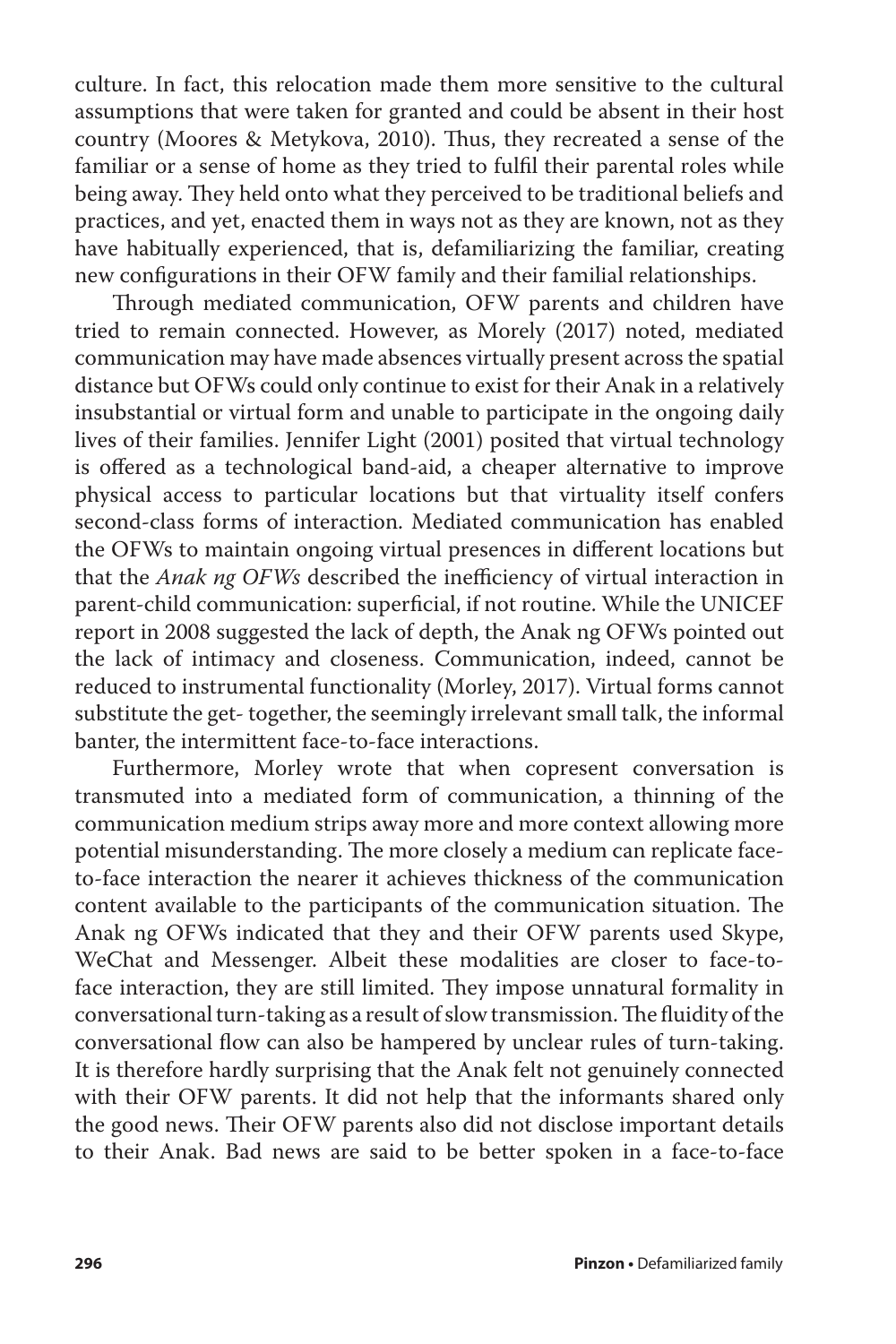interaction, if not to be made worse. In fact, face-to-face interaction would be used as a communicative strategy.

It seems that technology and balikbayan boxes could not compensate nor take the place of physical presence required in effective parenting of OFW parents and in building close relationships and trust between them and their Anak. Parents' role to provide for their children also involves their presence with them. Rico admitted that his needs as a varsity player could not be amply supplied without the financial support of his OFW parents: "Sinusuportahan naman nila ako it's just that wala sila dito physically" [They supported me except that they were not with me physically].

The missing link cannot be denied. The study showed that the Anak ng OFWs appreciated how their fathers provided well for them and the social status of having OFW parents, but physical presence is of great significance.

#### **The mediated setting as a situated difference**

In reality, there was a relationship despite all the odds and differences. Parents may not be at home nor were immediate to their children in their time of need but sent needed financial support that sustained these Anak in their growing up years. As OFW parents, they remained haligi and ilaw ng tahanan. The narratives of the Anak ng OFWs showed how they suffered the lack of *pag-aaruga* [nurture] by their OFW parents in the physical absence of their OFW mothers or fathers, but perhaps this is what Appadurai called the idea of situated difference where despite all the said-to-be downsides of the OFW phenomenon where families break-up, couples separate, or children grow up with no parents to guide them, the OFW parents showed pag-aaruga in their own way, from afar.

For Jenny, the sense of immediacy was rather strong as she perceived the presence of her OFW Dad as really close: "nandiyan lang si Papa, katabi ko" [he is just here, beside me]. Jenny created that psychological space for her father to be virtually present with her. To Beth, her father may have left unfinished projects at home but his initiatives when at home showed that though apart, he remained the general handyman of the household. The family situation may not be the same but *tatay* [father or dad] carries on his traditional role albeit practiced in a different way. The OFW parents may not have been near to watch their children grow but as for Lagpao, one of the many migrant women, described in Clement Camposano's (2012) study, the balikbayan box or care packages have become something of a symbol of long-distance mothering. Morley (2017) wrote that transnational relationships are often embodied in the food and gifts shuffled back and forward across borders. They represented a whole, new way of inculcating family values and strategies to develop their children's potentials in dealing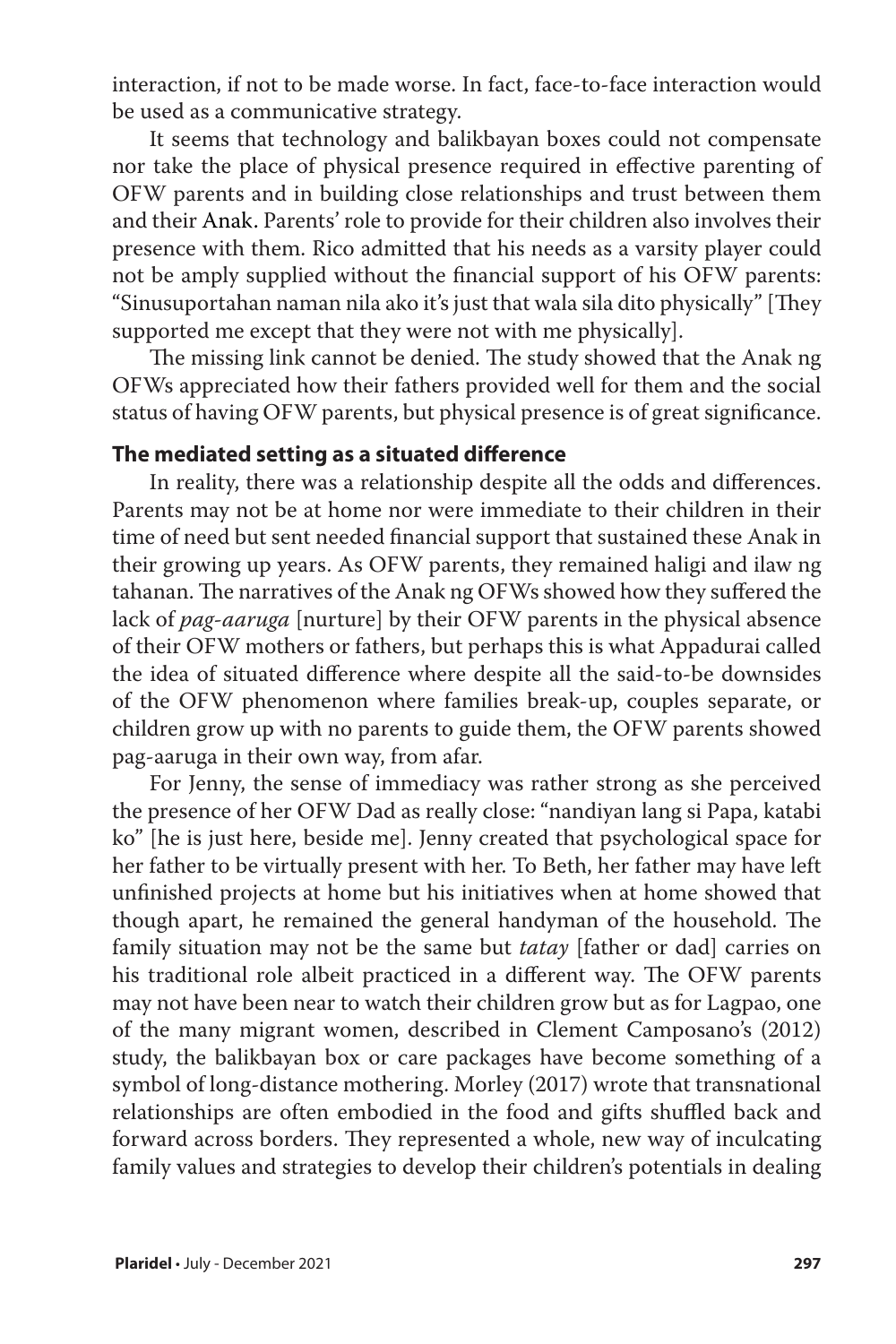with tough times. Besides the balikbayan boxes, the OFW parents would call home regularly. These were some gestures or expressions of their pagaaruga.

Miller and Madianou (2012), in their journal article, expressed their pragmatic view of the extent that mediated communication may substitute for physical presence in multisite households, and that polymedia becomes inextricably linked with the interpersonal relationships between the OFW parents and their Anak*.* As they deal with family separation and their leftbehind children for long periods, they avail of mediated communication to maintain family connectedness. Polymedia can be considered as a "defamiliarizing" apparatus as OFWs use various forms of mediated communication to create a communicative environment to invent forms of virtual parenting. However, Morley (2017) cited the limitation of the virtual form of proximity where cases of real time proximity achievable via telepresence created profound psychic crises. He gave the example of an OFW mother who virtually attended the birthday celebration at home of her *Anak* but tragically, the connection was suddenly cut as she was about to blow her candles. Based on this work it can be argued that electronically transmitted parental messages can never be totally satisfactory substitutes for "being there."

And yet, John Urry (2007) is cautious to acknowledge that, even as the continuing importance of co-present interaction is fundamental and primordial mode of sociality, we need to recognize that in a networked society, a metaphysics of presence focused on primarily face-to-face interaction in proximate communities, may in itself be inadequate. In Morley's (2017) language, the ideal of direct communication is a metaphysical illusion. Urry (2007) suggests that there is a need to transcend the dichotomy and recognize that "human agency and social networks are complexly interwoven with mobile phones, email and means of corporeal movement and co-present and distant communication increasingly intermingle" (pp.177.

In other words, we defamiliarize the habitual and familiar and seek a more pragmatic approach and avoid any idealized view of authentic face-toface interaction. The OFWs and their *Anak* transcended the differences and settled for the pragmatic approach of maximizing provisions of technology despite their limitations. Miller and Madianou (2012) described it as a new relationship between the social and the technological, transforming interpersonal relationship at a distance. From this perspective, the mediated exchange could be seen pragmatically as a useful element in the repertoire of communicative practices, not necessarily to debase rather to seek the essence of family in the OFW parent and *Anak* relationship within the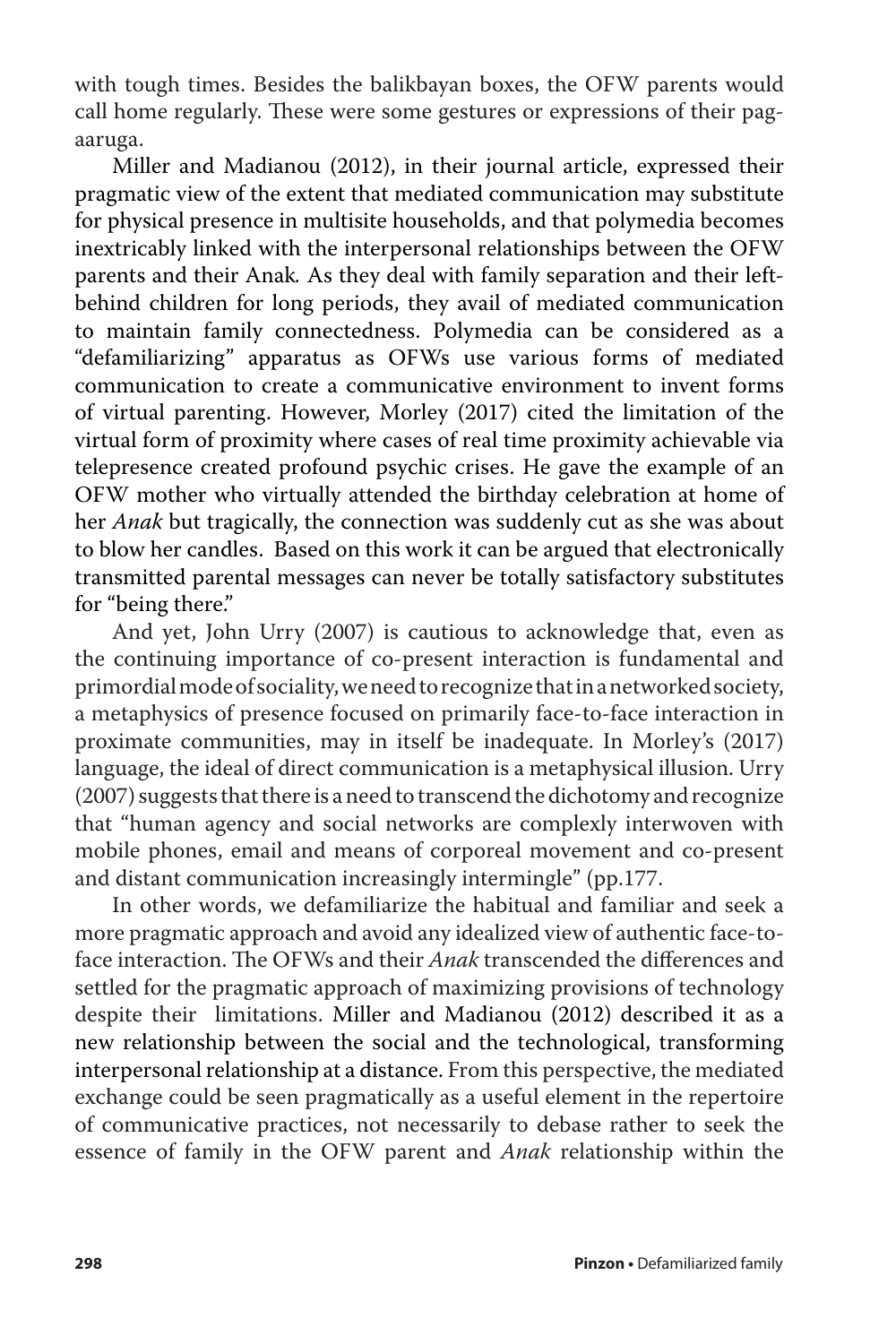realities of the Filipino diaspora and the OFW phenomenon. That is the way things are.

The essence of family-ness is different from what is traditionally known and yet it is that kind of family set-up that is simply *nakasanayan na* [getting used to], the kind of family that Gelles (1995) described as not dying, but rather is changing, evolving, and adapting. The Anak ng OFWs recounted their past events and actions that showed the nakasanayan na attitude. They have constructed their lives cognizant of the after-differentfrom-before effect of the OFW phenomenon. Like all social actors, their narratives were inevitably self-representation, how they wanted to be known as Anak ng OFWs. Despite the reality of a cultural context where nakasanayan na attitude was real, they reflected the values of what was important. The institution of family is here to stay. The elements of familyness, of *pamilyang magkakasama* [family togetherness]*,* and the cultural values in family relationships are still there albeit the way of doing them, expressing them changed (Father Rex Manasan, personal communication, February 23, 2017).

The present realities of the OFW family make us appropriate new perspectives of the Filipino family as we defamiliarize the familiar. The OFW phenomenon had made strange our usual, prosaic perspective of the Filipino family. We find the meaning shifts that Derrida described or the idea of situated of difference that Appadurai coined. Fathers had not stayed home as haligi ng tahanan*,* but they maintained and performed such roles even when away from family. All the Anak ng OFWs appreciated the fact that, no matter what problems there were in their family life and relationships, their OFW fathers were present by providing well for the family.

Gabbie appreciated that her school allowance always came on time. They also related how their OFW fathers expressed their love to them and how much they missed being home. Marge felt how her father fought back his tears when they talked online.

Mothers could not stay at home as ilaw ng tahanan, but they continued to be ilaw from a distance, remained connected through online messages, holding the reins of the home from a distance by sending home care packages or balikbayan boxes (Santos, 2015; Camposano, 2012). Being OFW parents meant working out consistent family communication lines, maximizing mediated communication. It meant raising their Anak from a distance through remittances and balikbayan boxes*.* Carolyn Sobritchea (2007) described it as *doble sakripisyo* [double sacrifice]*,* that is, being a breadwinner and a homemaker at the same time. But that was how it was, they were family.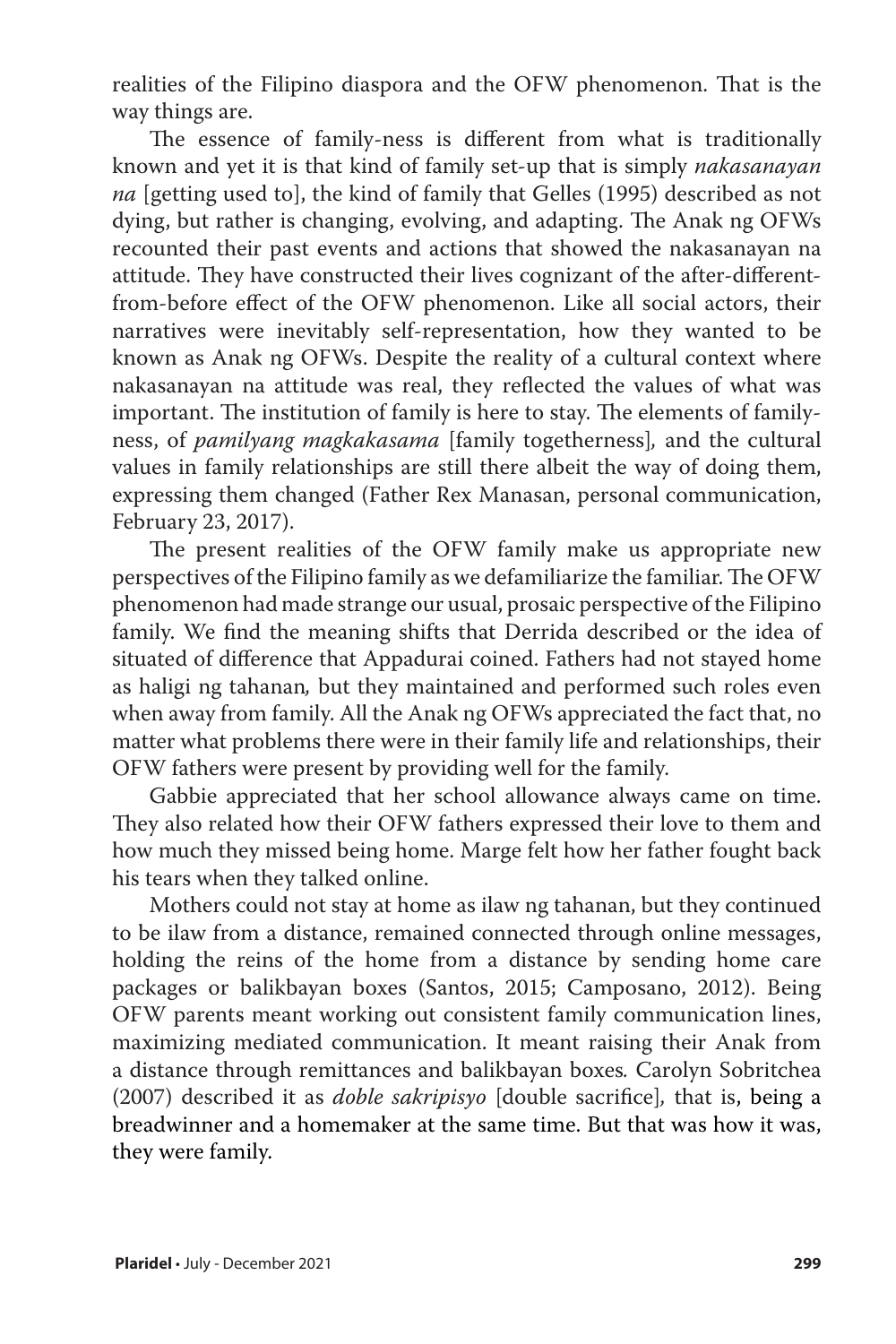The Anak ng OFWs interacted with a new reality, necessary but productive, glued together into something different, something strange in their family life, and yet, nakasanayan na. In the OFW family narrative, they were the distant, estranged left behind children but they have evolved to be strengthened individuals with their unique self-identity.

Gabbie described her family as never complete but she learned to accept this incomplete family situation: *nasanay na ako* [I got used to it], with a sense of freedom. To her, *what was ordinary* was having her Muslim Dad depart and she with her mother and sister could revert back to their Christian way of life. The time of homecoming for their OFW parents was the "extraordinary" family time. Jenny appreciated the many gifts or *pasalubong* [a gift given by one who arrives from a trip] brought by her parents, but what was most precious to her was that her parents were home. The family was in a celebratory mood because they were all home, complete and together. This was their foremost desire, the *magkakasamang pamilya*  [a family that is together]*.*

The Anak ng OFWs enjoyed the extraordinary family time of magkakasamang pamilya, with their OFW parent/s. But they braced for the coming months, when vacation time ended and it was time to be separated again miles apart. They had to change their mindsets to go back to the "ordinary" days, to go "back to normal," when the home quiets down to everyday routine. It is the family situation that the Anak respondents described as nakasanayan na: a time that they have all learned to accept and live with as Anak ng OFWs.

The OFW family as a cultural text and situated in the context of the OFW phenomenon possessed this particular behavior of nakasanayan na; its boundaries drawn by its text-producing members; its cracks and fractures taken as normal elements of newly-created configurations of the family.

Erin thought that it was a normal occurrence for parents to be separated from their children or that they would be away as OFWs. Rico believed this was life! Thus, he and his siblings have become the little family, on their own, without their parents. To Mae, waking up to find her daddy's bed empty became a routine. To her, nakasanayan na meant getting so used to having his seaman father away that she could take for granted not knowing where he was at the moment: "Hala! Hindi ko po alam kung nasaan siya … nasa ano po yata siya … nasa Spain ganun" [Oh my! I do not know where he is…I think he is in… Spain that's it], Mae retorted. She would miss him, but eventually, his absence became what was normal at home: "parang pag nagtagal normal na lang" [as time goes by, it becomes normal]*.* Gabbie simply stayed home with her brother and mom while Lyn had to settle being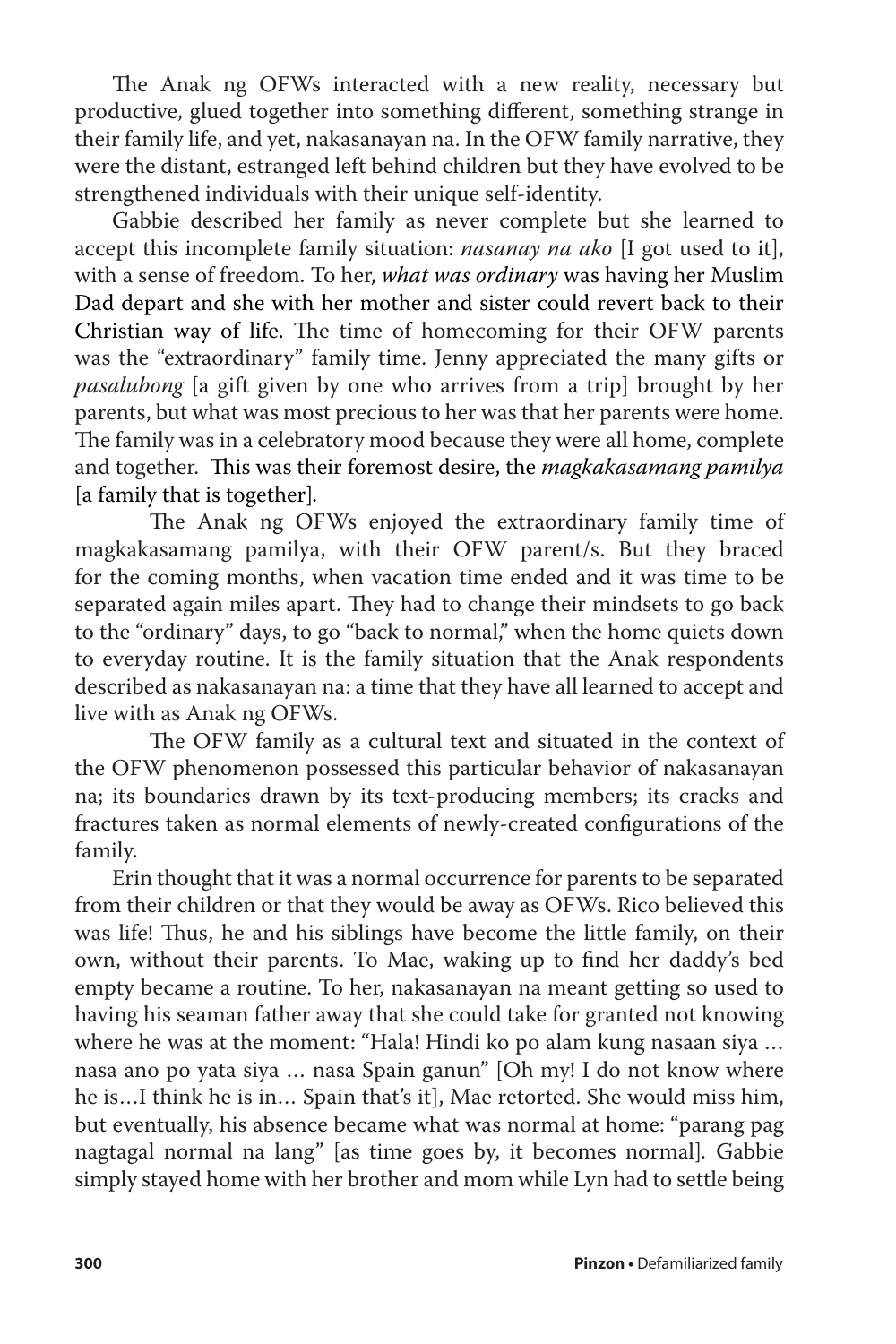looked after by her uncle and aunt. Whatever it became, it was the kind of "family-ness," the family set-up that they accepted.

These illustrate a new perspective, a defamiliarized view of the family in a situated difference where a family once perceived as whole only when together, but now as Derrida (1976) puts it, that is the way things are. The Filipino family takes on new meanings shifting from what is traditionally known, created in the advent of the OFW phenomenon. These circumstances engendered by desire and need led to these cracks and fractures of the OFW family. The Anak ng OFWs recognized what was absent. They saw the *kakulangan* [what was lacking] in the absence of their OFW parents and would want to intentionally avoid *pagkukulang* [shortcoming] on their own children. Marian wistfully described a kakulangan as she opted not to be an OFW and leave her own family: "Ayoko po kaseng maramdaman ng anak ko po na parang may kulang po" [I do not like my child to feel that there is something wanting]*.*

Julia put words into this wanting inner space when she was asked if she would follow the footsteps of her OFW Dad, she decided:"Hindi ko kaya… parang maisip mo rin na baka may pagkukulang ako…" [I can't do it…I would think that maybe I will miss something]. To which Gabbie echoed "…never akong naging contented…ang laki ng butas na di napunan" [I was never contented…there was so much vacuum created].

These narrative accounts provide a background knowledge, in Eco's words (1979, as cited in Franzosi, 1998), an *intertextual encyclopedia* that makes us understand why the Anak ng OFWs would think nakasanayan na and yet recognized that in its very core was a kakulangan, an emotional narrative space. Tucker (1965) discussed Weber's concept of *Verstehen*, an empathetic understanding of the "other" or an understanding from within, that invites us to look within to understand why the Anak ng OFWs would think, decide and behave the way they do. We take the perspective of the narrators of their stories, the Anak ng OFWs. We clearly see the interplay of their stories, or the text, and the context, the OFW phenomenon that began with their parents' transformative decision to be OFWs and work away from their families.

## **Conclusion**

This study defamiliarizes when it seeks a pragmatic approach and avoid the idealized view of face-to-face interaction, rather through platforms of mediated communication and online relationships, the essence of familyness is nurtured. In the defamiliarized perspective of the Filipino family, the study observed Appadurai's idea of situated difference where OFW parents' expressed not in the old habitual way but in a different, unfamiliar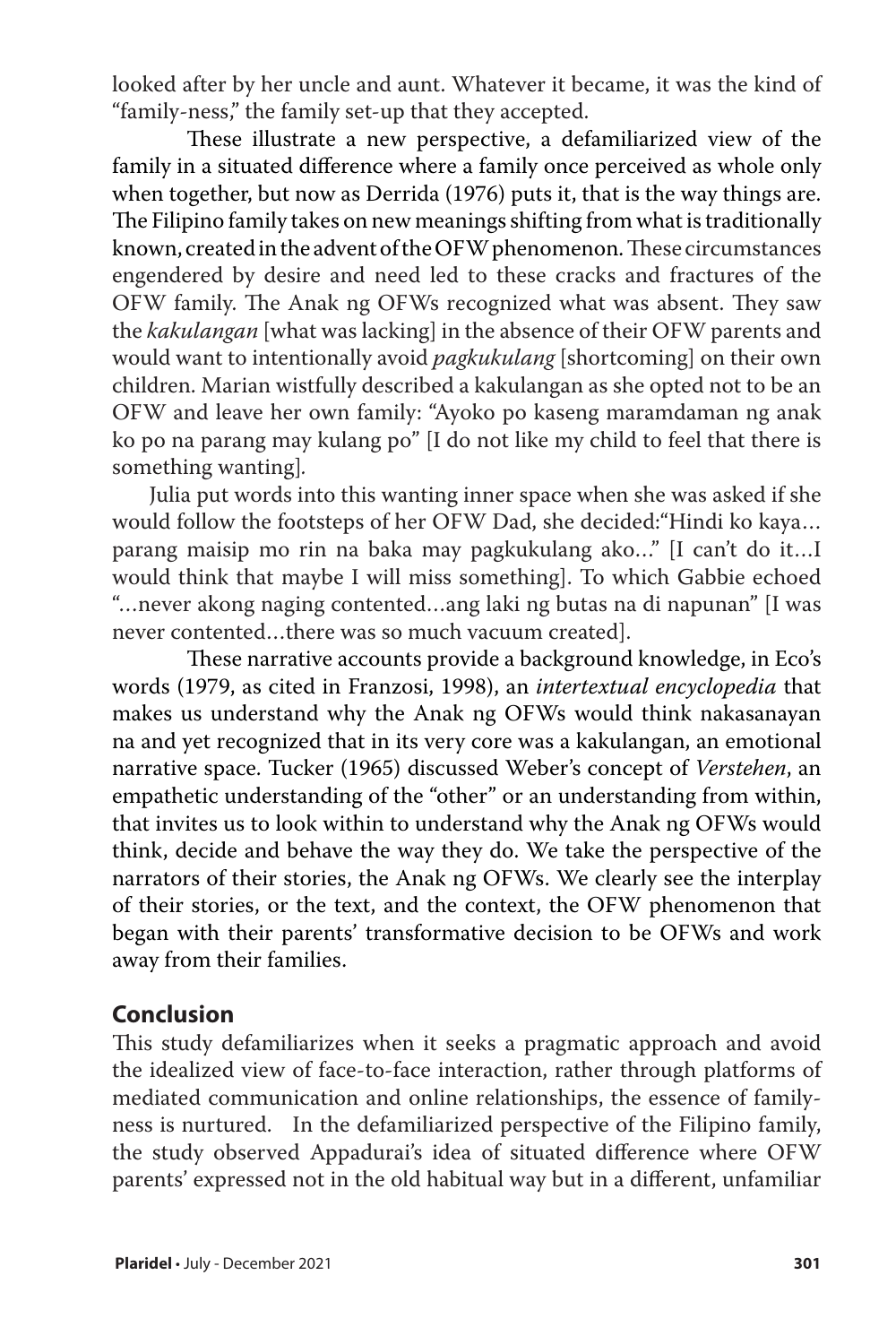repertoire of being haligi and ilaw ng tahanan, of pag-aaruga, of being family, and remained connected with their *Anak.* The Anak ng OFWs recognized the efforts of their parents to be connected with them and establish meaningful familial and online relationships through the mediated platform notwithstanding depth of communication. They recognized how their OFW father was the head and main provider of the family and how their parents fulfilled their traditional roles and obligations as haligi and ilaw ng tahanan. They valued their OFW parents' pag-aaruga in the economic remittances, the balikbayan boxes, and pasalubong or gifts that provided for their needs.

The emergent narratives of the Anak ng OFWs showed the actual unfolding of the OFW family story line as it emerged in their lived realities as Anak and as they described their perspective of simply nakasanayanna-kind of family set-up with elements that were different from what was traditionally known. The essence of family-ness, that included the longing for a *magkakasamang pamilya* or family togetherness, and cultural values important to the family were present but expressed in after-different-thanbefore and unfamiliar ways. The *Anak ng OFWs* exemplified the meaning shifts in family life as they created spaces for the little family in the virtual or imagined household and gratefully recognized that they were the reason for their OFW parents' departure to enable them to be providers or haligi and ilaw ng tahanan, not in the habitual, automatic and traditional manner but from an unfamiliar distance. They viewed their OFW family to be different but with its cracks and fractures taken as normal elements of a newly-created and being created configurations of the Filipino family. Pragmatically, they weaved the factors together, including their roles and responsibility as Anak, and considered their family to be ordinary, that is, nakasanayan na, and yet, simultaneously extraordinary as they anticipated the celebratory, seasonal homecoming of their OFW parents and enjoy the moments of being a magkakasamang pamilya. The core narrative for these Anak ng OFWs about their family was acceptance: nakasanayan na, and viewed their OFW parents' departure and absence as normal occurrences in their family. The narrative accounts provided background knowledge to show Verstehen, to understand how the Anak ng OFWs accepted the nakasanayan na perspective and yet showed an emotional narrative space to recognize the kakulangan at the very core of the OFW family life, the strong yearning for family togetherness, a magkakasamang pamilya.

The Filipino family had become a site of contestation where meanings are constantly negotiated. Where a family once perceived as whole only when together, this study proposes that the Filipino family can remain a nurturing family, a magkakasamang pamilya, taking utmost advantage of mediated platforms and online relationships to remain connected. It remains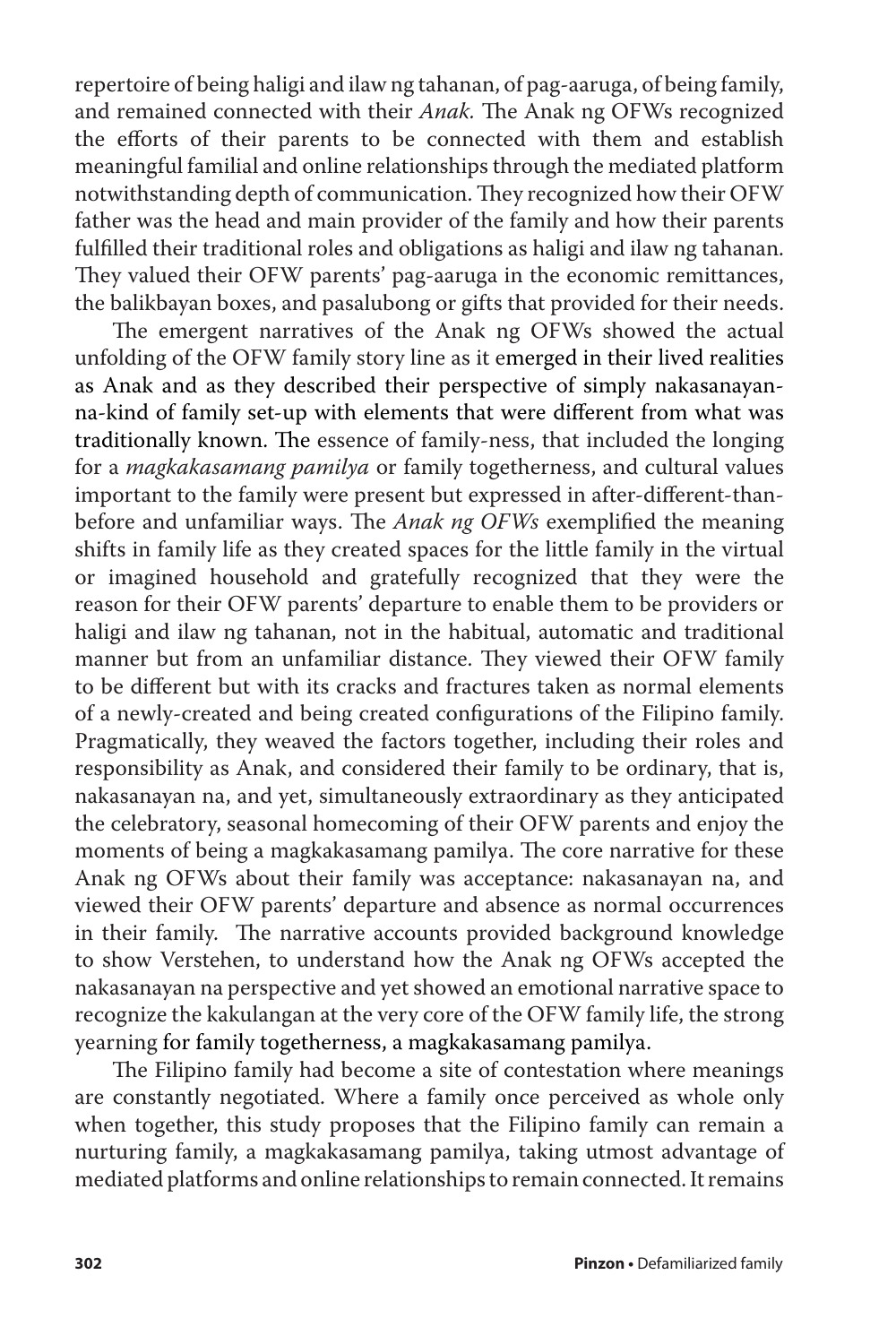compact with its willing text-producing actors and that which carries over its cultural values and traditional practices in transnational fields. In Derrida's language, that is the way things are in this situated difference. The Filipino family continues to play its part as the bedrock of the nation as it exists in the OFW ethnoscape, but not without its own imperfections, cracks and fractures. Literature in itself, including this humble contribution, revealed consistent findings of the irreversible impact on the OFW families and the lives of Anak ng OFWs. One may argue that what happens to the OFW family may happen to any family. And yet, when an OFW parent decides to leave his family for whatever reason, how justifiable it may be, he or she renders life-changing consequences that may be regrettable for a lifetime.

The OFW phenomenon has, in a sense, deterritorialized, uprooted it from its traditional situatedness and is now reterritorialized or relocated in new, varied meaningful mediated spaces drawn by the Anak ng OFWs themselves. The OFW parents and their Anak reinscribed their sense of family-ness, in a new and different context, transforming the perspective on the family. Defamiliarization changes the trajectory of the discourse when we consider the meaning shifts in how we perceive the Filipino family. While both social actors were separated by distance and connected through mediated spaces, they wilfully created a new social reality. This new awareness, invented and is accepted so that what is familiar may be rendered anachronistic, indeed. As a matter of fact, home can be in multiple places but where ties and connection, albeit imperfect, remain. However, by all means, the yearning for magkakasamang pamilya remains, and the OFW and their Anak, as literature affirms, maintain a longing to return to their "original home."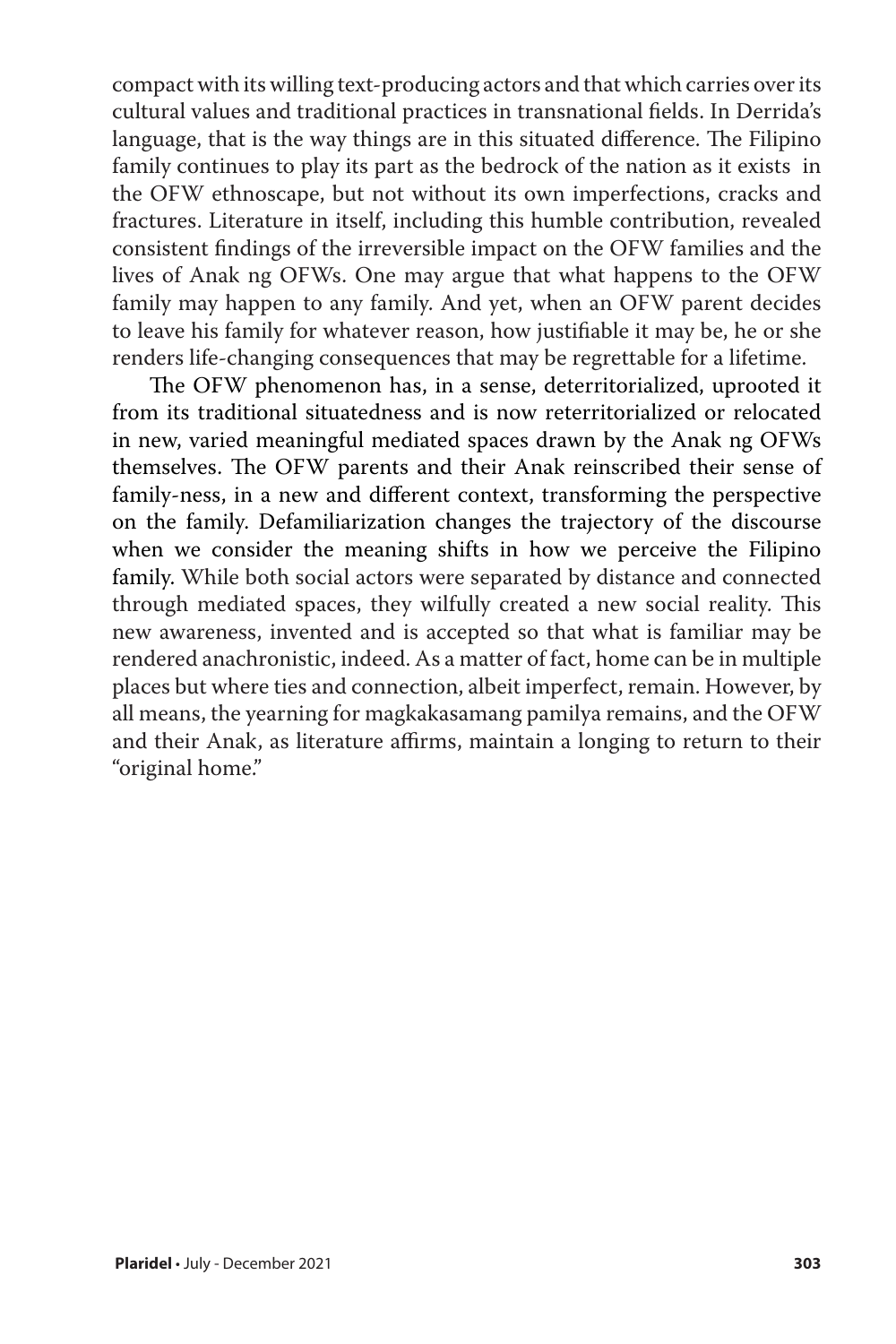## **References**

- Abenir, M. A. (2010). A social protection and integration strategy for children of OFWs: A case study on the psycho-social support program of BUNGA Foundation, Inc. *Philippine Journal of Social Development, Volume 2*, 37-58.
- Abenir, M. A. D. (2014). In their voices: The rights and capabilities of the "Anak ng OFW" [Unpublished master's thesis]. College of Social Work and Community Development, University of the Philippines, Diliman.
- Aguila, A. P. N. (2008). Living long-distance relationships through computer mediated communication. *Social Science Diliman, 5*(1), 83-106. http://journals.upd.edu.ph/index.php/socialsciencediliman/ article/viewFile/2045/1955
- Appadurai, A. (1997). *Modernity at large: Cultural dimensions of globalization.* University of Minnesota Press.
- Asis, M. M. B. (1994). Family ties in a world without borders. *Philippine Sociological Review, 42*(1-4), 16-26.
- Asis, M. M. B., & Marave, C. R. (2013). Leaving a legacy: Parental migration and school outcomes among young children in the Philippines. *Asian Pacific Migration Journal, 22*(3), 349-376.
- Bautista, A. G. M., & Tamayo, V. T. (2020). Life challenges of Overseas Filipino Workers. *Open Access Library Journal*, *7*(1-9). https://doi.org/10.4236/oalib.1106854
- Bernardo, Allan B.I., Daganzo, Maria Angeline A., & Tan-Mansukhani, Roseanne. (2018). Associations between materialism, gratitude, and well-being in children of overseas Filipino workers. *Europe's Journal of Psychology, 14*(3), 581-598. https://doi.org/10.5964/ejop.v14i3.1555
- Bernarte, R. P., Datiles, J. C. M., Samson, R. T., & Velasco, S.M, B. (2015). Reshaping communication: A study of how mediated to computer-mediated communication exchanges affects the relationship among Overseas Filipino Workers families. *European Academic Research*, *2*(11), 14197-14220. https://www.euacademic.org/UploadArticle/1343.pdf.
- Burgess, E.W. & Locke, Harvey J. (1953). *The family, from Institution to companionship* (2nd ed). American Book Company.
- Camposano, C. C. (2012). *Balikbayan* boxes and the performance of intimacy by Filipino migrant women in Hong Kong. *Asian and Pacific Migration Journal, 21*(1), 83-103.
- Concepcion, S. B. (1998). Structures and processes of families in a labor exporting community [Unpublished doctoral dissertation]. University of the Philippines, Diliman.
- Corbin, J., & Strauss, A. (1990). *Basics of qualitative research: Grounded theory, procedures and techniques.* Sage Publications.
- Derrida, J (1976). *Of grammatology* (G. C. Spivak, trans.). Johns Hopkins University Press.
- Gelles, R. J. (1995). *Contemporary families: A sociological view.* Sage Publications, Inc.
- Glaser, B. G., & Strauss, A. L. (1967). *The discovery of grounded theory: Strategies for qualitative research*. Aldine Transaction.
- Gunn, D. P. (1984). Making art strange: A commentary on defamiliarization. *The Georgia Review, 38*(1), 25-33.
- Hall, B. J., Garabiles, M. R., & Latkin, C. A. (2019). Work life, relationship, and policy determinants of health and well-being among Filipino domestic workers in China: A qualitative study. *BMC Public Health, 19*, 229. https://doi.org/10.1186/s12889-019-6552-4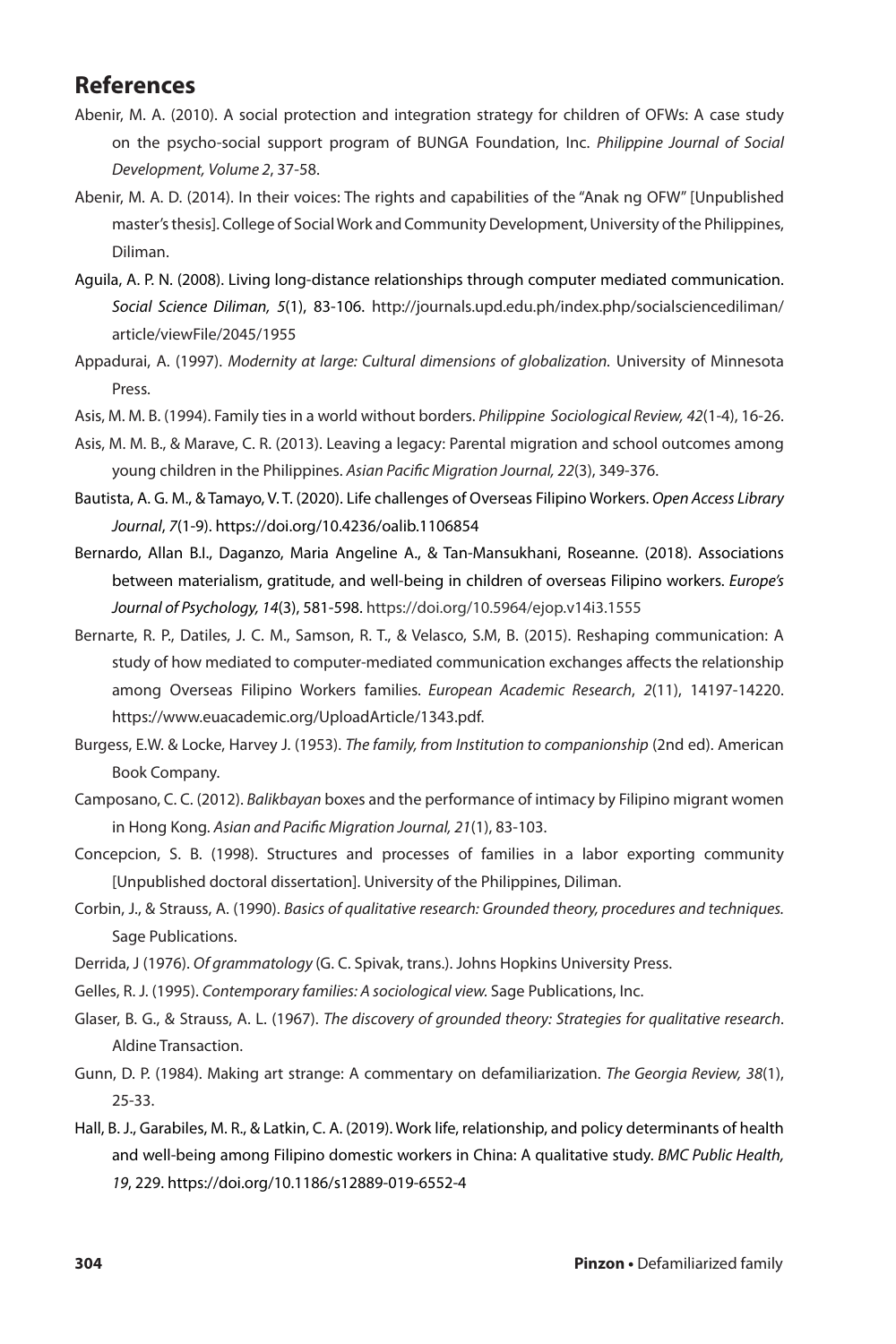- *The Internet Encyclopedia of Philosophy*. "Jacques Derrida." ISSN 2161-0002. http://www.iep.utm.edu/ derrida/
- Jabines, J. T. (2018). *One hour at a time*. https://www.rappler.com/voices/imho/203028-philippinediaspora-ofw-one-hour-at-a-time/
- Jocano, F. L. (1998). *Filipino social organization: Traditional kinship and family organization.* Punlad Research House.
- Labov, W., and Waletzky, J. (1967). *Narrative analysis: Oral versions of personal experience.* In J. Helm (Ed.), *Essays on the verbal and visual arts* (pp. 12-44). University of Washington Press.
- Liamzon, C. M. (2010). Reunification of Filipino families in Italy: What the youth have to say. *Philippine Journal of Social Development, 2*, 59-82.
- Light, J. (2001). Separate but equal. *APPA Journal,* 67(3), 273-page range.
- Leeds-Hurwitz, W. (2002). *Wedding as text: Communicating cultural identities through ritual.* Routledge. eBook.
- Mambrol, N. (2016). *Defamiliarization: Literary theory and criticism.* https://literariness.org/2016/03/17/ defamiliarization/
- Miller, D., & Madianou, M. (2012). Polymedia: Towards a new theory of digital media in interpersonal communication. *International Journal of Cultural Studies*, *16*(2) 169-187. Retrieved from: https:// journals.sagepub.com/doi/full/10.1177/1367877912452486
- Medina, B. T. G. (2015). *The Filipino family* (3rd ed.). University of the Philippines Press.
- Meyrowitz, J. (1986). *No sense of place: The impact of electronic media on social behavior.* Oxford University Press.
- Moores, S., & Metykova, M. (2010). "I didn't realize how attached I am": On the environmental experiences of trans-European migrants*. European Journal of Cultural Studies*, *13*(2), 171-189.
- Morley, D.. (2017). *Communications and mobility: The migrant, the mobile phone, and the container box.* John Wiley and Sons Ltd. / Vivar Printing Sbn Bhd.
- Parreñas, R. S. (2006). *Children of global migration: Transnational families and gendered woes.* Ateneo de Manila University Press.
- Reissman, C. K. (1993). Narrative analysis. In M. A. Huberman & M. B. Miles (Eds.), *The Qualitative researcher's companion* (pp. 217-270). Sage Publications.
- Reyes, M. M. (2008). Migration and Filipino children left behind: A literature review. http://www.unicef. org/philippines/Synthesis\_StudyJuly12008.pdf
- Resseguie, J. L. (1991). Automatization and defamiliarization in Luke 7:36-50. *Literature and Theology, 5*(2), 137-150.
- Santos, A. P. (2015). *For Filipina OFWs, missing childhoods*. https://legacy.pulitzercenter.org/reporting/ filipina-ofwsmissing-childhoods
- Scalabrini Migration Center. (2004). *Hearts apart: Migration in the eyes of Filipino children*. Scalabrini Migration Center
- Segrin, C., & Flora, J. (2019). *Family communication* (3rd ed.). Routledge Taylor & Francis Group.
- Sobritchea, C. I. (2007). Constructions of mothering: The experience of female Filipino overseas workers. In Teresa W. Davasahayam & Brenda Yeo (Eds.), *Gendering Asia* (pp. 173-194). NUS Press.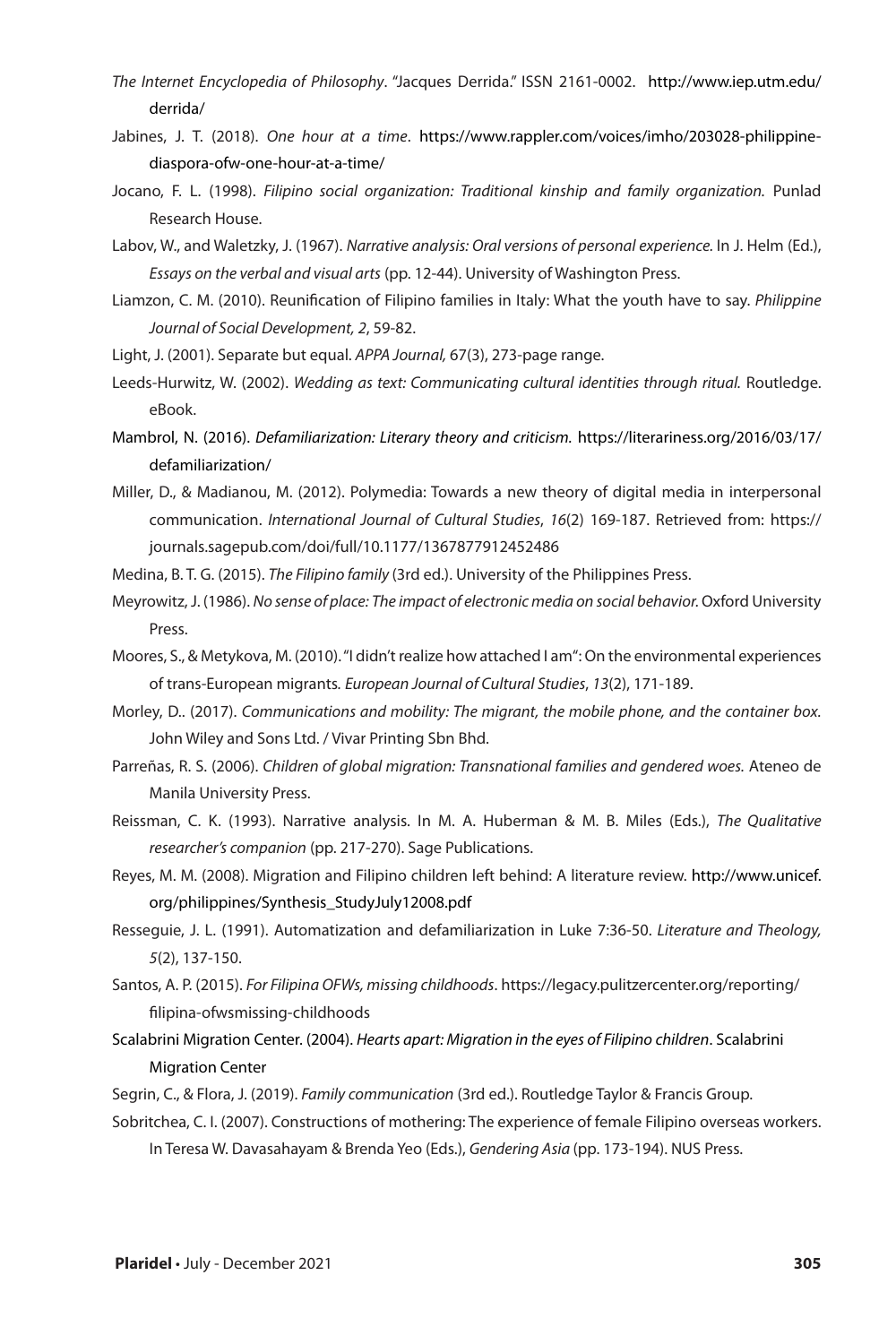- Tacoli, C. (1996). Migrating 'for the sake of family'?: Gender, life course and intra-household relations
- among the Filipino migrants in Rome. *Philippine Sociological Review, 44*(1-4), 12-32.
- Tanalega, N. E. (2002). *Families on the move.* Ugat Foundation, Ateneo de Manila.
- Taylor, A. R., Guss, D. C. & Tuason, M. T. G. (2012). Experiences of adult children of transnational workers. *Philippine Journal of Psychology, 45*(1), 25-52.
- Tucker, W. T. (1965). Max Weber's Verstehen. *The Sociological Quarterly*, 6 (2), 157-164.
- UNICEF. (2008). Migration and Filipino children left behind: A literature review. Manila, Philippines.
- Urry, J. (2007). *Mobilities.* Polity Press.
- Wamboldt, F., & Reiss, D. (1989).Defining a family heritage and a new relationship identity:Two central tasks in the making of a marriage. *Family Process,* 2, 317-335.
- Wilken, R. (2011). *Teletechnologies, Place and Community* (1st ed.). Routledge.